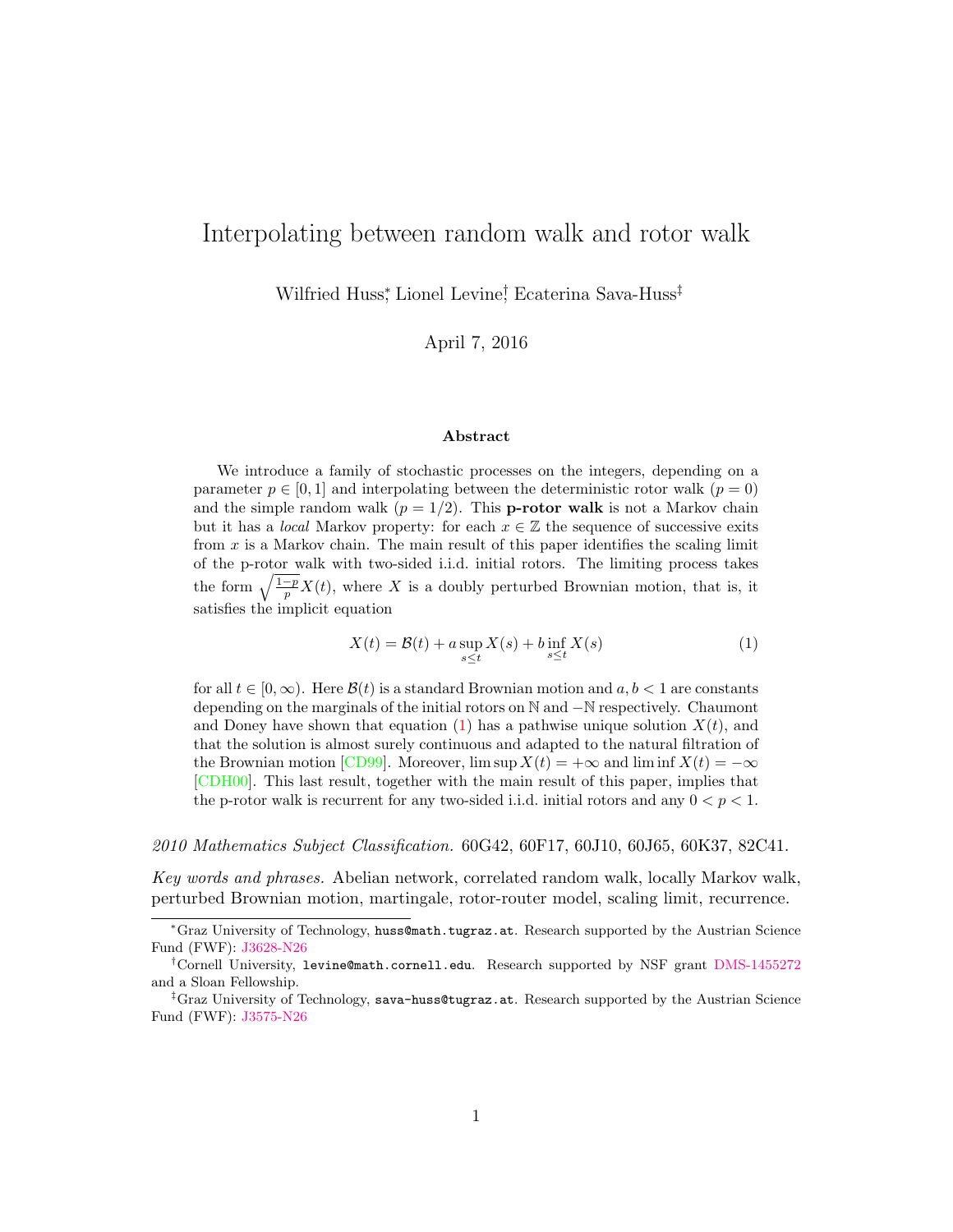#### 1 Introduction

In a rotor walk on a graph, the exits from each vertex follow a prescribed periodic sequence. In the last decade Propp [\[Pro03\]](#page-21-0), Cooper and Spencer [\[CS06\]](#page-20-0), and Holroyd and Propp [\[HP10\]](#page-20-1) developed close connections between the behavior of rotor walk and the first-order properties of random walk. On finite graphs and on  $\mathbb{Z}$ , rotor walk approximates the  $n$ -step distribution, stationary distribution, expected hitting times and harmonic measure of random walk to within a bounded additive error. On other infinite graphs, especially in questions concerning recurrence and transience, rotor walk can have different behavior from random walk [\[LL09,](#page-21-1) [AH11,](#page-19-2) [AH12,](#page-19-3) [HS12,](#page-21-2) [FGLP14,](#page-20-2) [HMSH15,](#page-20-3) [FKK15\]](#page-20-4).

An interesting question is how to define a modification of rotor walk that approximates well not just the mean, but also the second and higher moments of some observables of random walk. Propp (personal communication) has proposed an approach involving multiple species of walkers. In the current work we explore a rather different approach to this question. We interpolate between rotor and random walk by introducing a parameter  $p \in [0, 1]$ . During one step of the *p-rotor walk*, if the current rotor configuration is  $\rho : \mathbb{Z} \to \{-1, +1\}$  and the current location of the walker is  $x \in \mathbb{Z}$ , then we change the sign of  $\rho(x)$  with probability  $1 - p$ , and then move the walker one step in the direction of  $\rho(x)$ .

More formally, we define a Markov chain on pairs  $(X_n, \rho_n) \in \mathbb{Z} \times \{-1, +1\}^{\mathbb{Z}}$  by setting

$$
\rho_{n+1}(x) = \begin{cases} \rho_{n+1}(x) & \text{for } x \neq \mathsf{X}_n, \\ B_n \rho_n(\mathsf{X}_n) & \text{for } x = \mathsf{X}_n \end{cases}
$$
 (2)

<span id="page-1-0"></span>where  $B_0, B_1, \ldots$  are independent with  $P(B_n = 1) = p = 1 - P(B_n = -1)$ , for all  $n \in \mathbb{N}$ . Then we set

$$
\mathsf{X}_{n+1} = \mathsf{X}_n + \rho_{n+1}(\mathsf{X}_n). \tag{3}
$$

Here  $\rho_n$  represents the rotor configuration and  $X_n$  the location of the walker after n steps. The parameter  $p$  has the following interpretation: at each time step the rotor at the walker's current location is *broken* and fails to flip with probability  $p$ , independently of the past. Note that if the walker visited  $x$  at some previous time, then the rotor  $\rho_n(x)$  indicates the direction of the most recent exit from x, but it retains no memory of whether it was broken previously.

The p-rotor walk is an example of a *stochastic Abelian network* as proposed in [\[BL14\]](#page-19-4), moreover it is also a special case of an *excited random walk with Markovian cookie stacks* [\[KP15\]](#page-21-3). The model studied there does not include p-rotor walk as a special case due to the ellipticity assumption made in this paper. The pair  $(X_n, \rho_n)$  is a Markov chain, but  $(X_n)$  itself is not a Markov chain unless  $p \in \{1/2, 1\}$ . If  $p = 1/2$  then  $(X_n)$  is a simple random walk on Z. If  $p = 1$  then  $(X_n)$  deterministically follows the initial rotors  $\rho_0$ . If  $p = 0$  then  $(X_n)$  is a rotor walk in the usual sense. The aim of the current work is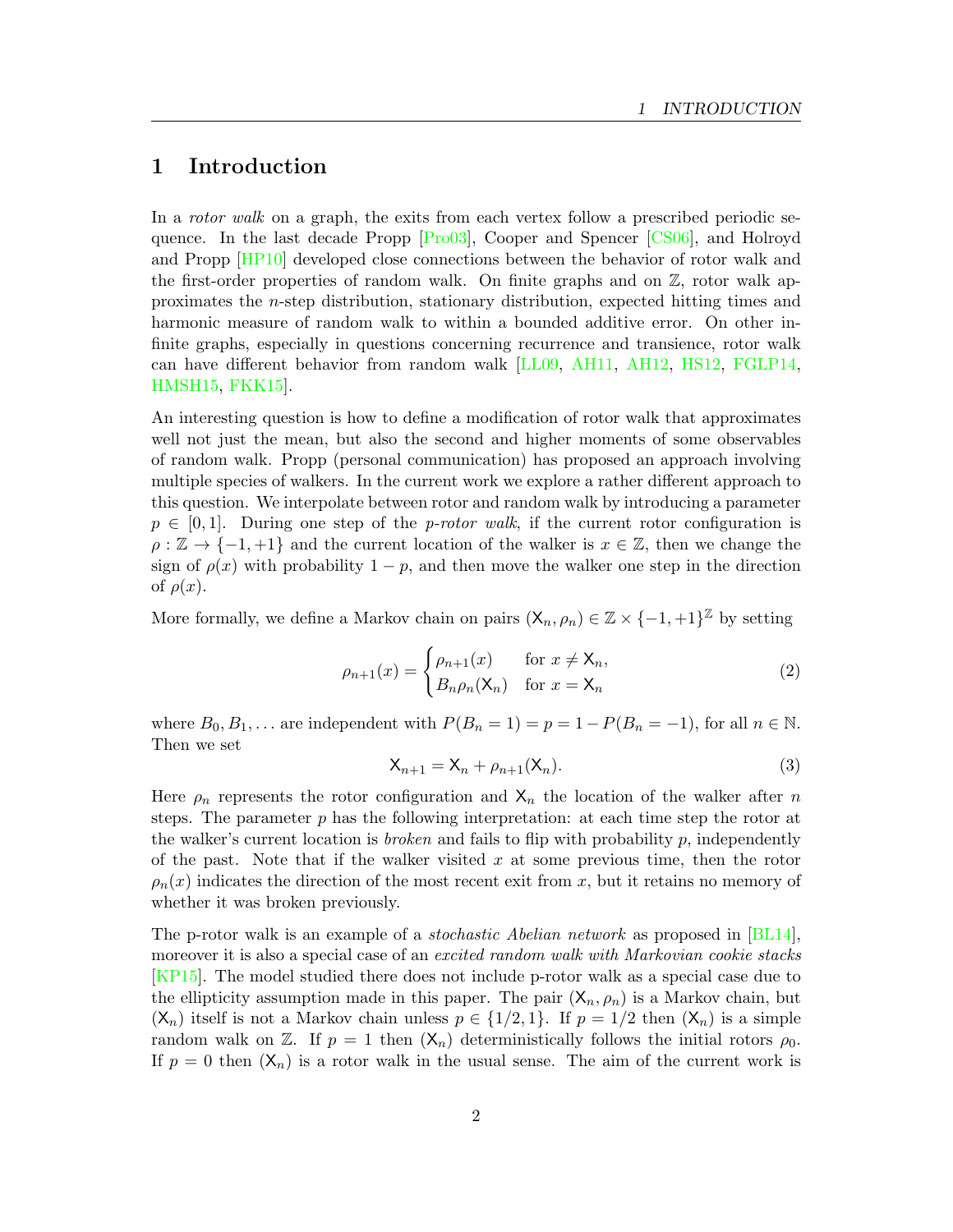to prove that the p-rotor walk on  $Z$  with two-sided i.i.d. configuration, when properly rescaled, converges weakly to a doubly-perturbed Brownian motion.

#### 1.1 Main results

We prove a scaling limit theorem for p-rotor walks  $(X_n)$  with random initial rotor configuration on Z as following. The two-sided initial condition we will consider depends on parameters  $\alpha, \beta \in [0, 1]$ : the initial rotors  $(\rho_0(x))_{x \in \mathbb{Z}}$  are independent with

<span id="page-2-0"></span>
$$
\rho_0(x) = \begin{cases}\n-1 & \text{with probability } \beta, \text{ if } x < 0 \\
1 & \text{with probability } 1 - \beta, \text{ if } x < 0 \\
-1 & \text{with probability } 1/2, \text{ if } x = 0 \\
1 & \text{with probability } 1/2, \text{ if } x = 0 \\
1 & \text{with probability } \alpha, \text{ if } x > 0 \\
-1 & \text{with probability } 1 - \alpha, \text{ if } x > 0.\n\end{cases} \tag{4}
$$

That is, initially, all rotors on the positive integers point to the right with probability  $\alpha$  and to the left with probability  $1 - \alpha$ . Similarly, on the negative integers, initially all rotors point to the left with probability  $\beta$  and to the right with probability  $1 - \beta$ . We can change any finite number of rotors in the initial configuration [\(4\)](#page-2-0), and the scaling limit of the p-rotor walk will still be the same. See Remark [2.13](#page-17-0) for more details. For every  $\alpha, \beta \in [0, 1]$ , for the configuration [\(4\)](#page-2-0) we shall use the name  $(\alpha, \beta)$ -random initial configuration.

For a continuous time process  $X(t)$  we denote by

$$
X^{\text{sup}}(t) = \sup_{s \le t} X(s) \quad \text{and by} \quad X^{\text{inf}}(t) = \inf_{s \le t} X(s)
$$

the running supremum and the infimum of  $X(t)$  respectively. Denote by  $(\mathcal{B}(t))_{t\geq 0}$  the standard Brownian motion started at 0.

**Definition 1.1.** A process  $\mathcal{X}_{a,b}(t)$  is called an  $(a, b)$ -perturbed Brownian motion with parameters  $a, b \in \mathbb{R}$ , if  $\mathcal{X}_{a,b}(t)$  is a solution of the implicit equation

<span id="page-2-1"></span>
$$
\mathcal{X}_{a,b}(t) = \mathcal{B}(t) + a\mathcal{X}_{a,b}^{\text{sup}}(t) + b\mathcal{X}_{a,b}^{\text{inf}}(t)
$$
\n
$$
\tag{5}
$$

for all  $t \geq 0$ .

<span id="page-2-2"></span>The process  $\mathcal{X}_{a,b}(t)$  has been called a *doubly perturbed Brownian motion* [\[Dav96,](#page-20-5) [CPY98\]](#page-20-6). For  $a, b \in (-\infty, 1)$  equation [\(5\)](#page-2-1) has a pathwise unique solution; moreover, the solution is almost surely continuous and is adapted to the natural filtration of the Brownian motion  $\mathcal{B}(t)$  [\[CD99,](#page-19-0) Theorem 2]. for additional results in this direction see also For other important properties of the doubly perturbed Brownian motion we refer to [\[CDH00\]](#page-19-1). We are now ready to state our main result.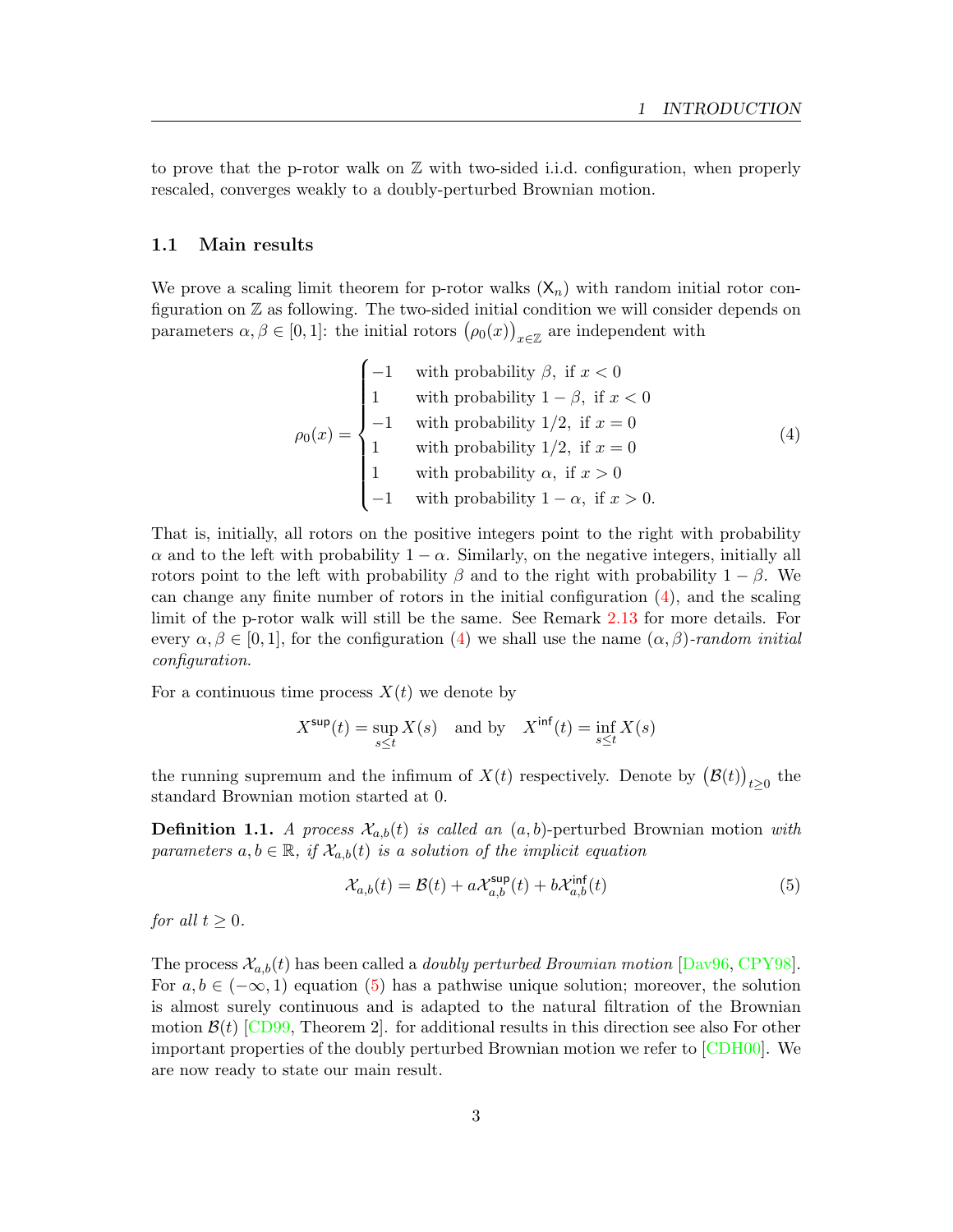**Theorem 1.2.** For all  $p \in (0,1)$  and all  $\alpha, \beta \in [0,1]$ , the p-rotor walk  $(X_n)$  on  $\mathbb{Z}$ with  $(\alpha, \beta)$ -random initial configuration as in [\(4\)](#page-2-0), after rescaling converges weakly to an  $(a, b)$ -perturbed Brownian motion

$$
\left\{\frac{\mathsf{X}(nt)}{\sqrt{n}},\ t\geq 0\right\} \xrightarrow{\mathcal{D}} \left\{\sqrt{\frac{1-p}{p}}\mathcal{X}_{a,b}(t),\ t\geq 0\right\} \quad as\ n\to\infty,
$$

with

$$
a = \frac{\alpha(2p-1)}{p} \quad \text{and} \quad b = \frac{\beta(2p-1)}{p}.
$$

Note that

$$
1 - a = \frac{\alpha(1 - p) + p(1 - \alpha)}{p} > 0 \quad \text{and} \quad 1 - b = \frac{\beta(1 - p) + p(1 - \beta)}{p} > 0,
$$

hence  $a, b < 1$  for all  $p \in (0, 1)$  and all  $\alpha, \beta \in [0, 1]$ , which ensures the existence and uniqueness of the solution of the equation  $(5)$ . Moreover a and b have the same sign:  $a, b \ge 0$  if  $p \ge 1/2$  and  $a, b < 0$  if  $p < 1/2$ .

Doubly perturbed Brownian motion arises as a weak limit of several other discrete processes: perturbed random walks [\[Dav96\]](#page-20-5); pq walks [\[Dav99\]](#page-20-7); asymptotically free walks [\[To´t96\]](#page-21-4); and certain excited walks [\[DK12\]](#page-20-8). It is also a degenerate case of the "true self-repelling motion" of Tóth and Werner  $[TW98]$ .

If we take  $\beta = 0$  in [\(4\)](#page-2-0), then all rotors on the negative integers point initially towards the origin. In this special case the perturbed Brownian motion  $\mathcal{X}_{a,b}$  with  $b=0$  has a well-known explicit formula: it is a linear combination of a standard brownian motion  $\mathcal{B}(t)$  and its running maximum  $\mathcal{M}(t) = \sup_{s \leq t} \mathcal{B}(s)$ .

<span id="page-3-0"></span>**Corollary 1.3.** For all  $p \in (0,1)$  and all  $\alpha \in [0,1]$ , the rescaled p-rotor walk  $(X_n)$  with  $(\alpha, 0)$ -random initial configuration, with  $\beta = 0$  in [\(4\)](#page-2-0), converges weakly to a one-sided perturbed Brownian motion

$$
\left\{\frac{\mathsf{X}(nt)}{\sqrt{n}},\ t\geq 0\right\} \xrightarrow{\mathcal{D}} \left\{\sqrt{\frac{1-p}{p}}\big(\mathcal{B}(t)+\lambda\mathcal{M}(t)\big),\ t\geq 0\right\} \quad as\ n\to\infty,
$$

where

$$
\lambda = \lambda_{p,\alpha} = \frac{\alpha(2p-1)}{\alpha(1-p) + p(1-\alpha)}.
$$

The process arising as the scaling limit in this result has the following intuitive interpretation: it behaves as a Brownian motion except when it is at its maximum, when it gets a push up if  $\lambda > 0$  or a push down if  $\lambda < 0$ . By symmetry, we get the same scaling limit in the case  $\alpha = 0$ , with the minimum of the Brownian motion replacing the maximum in Corollary [1.3.](#page-3-0)

<span id="page-3-1"></span>The scaling limit of the p-rotor walk (Theorem [1.2\)](#page-2-2) along with the fact (proved in [\[CDH00\]](#page-19-1)) that the doubly perturbed Brownian motion  $\mathcal{X}_{a,b}$  satisfies lim sup $_{t\to\infty}$   $\mathcal{X}_{a,b}(t)$  = +∞ and  $\liminf_{t\to\infty} \mathcal{X}_{a,b}(t) = -\infty$  almost surely, implies the following.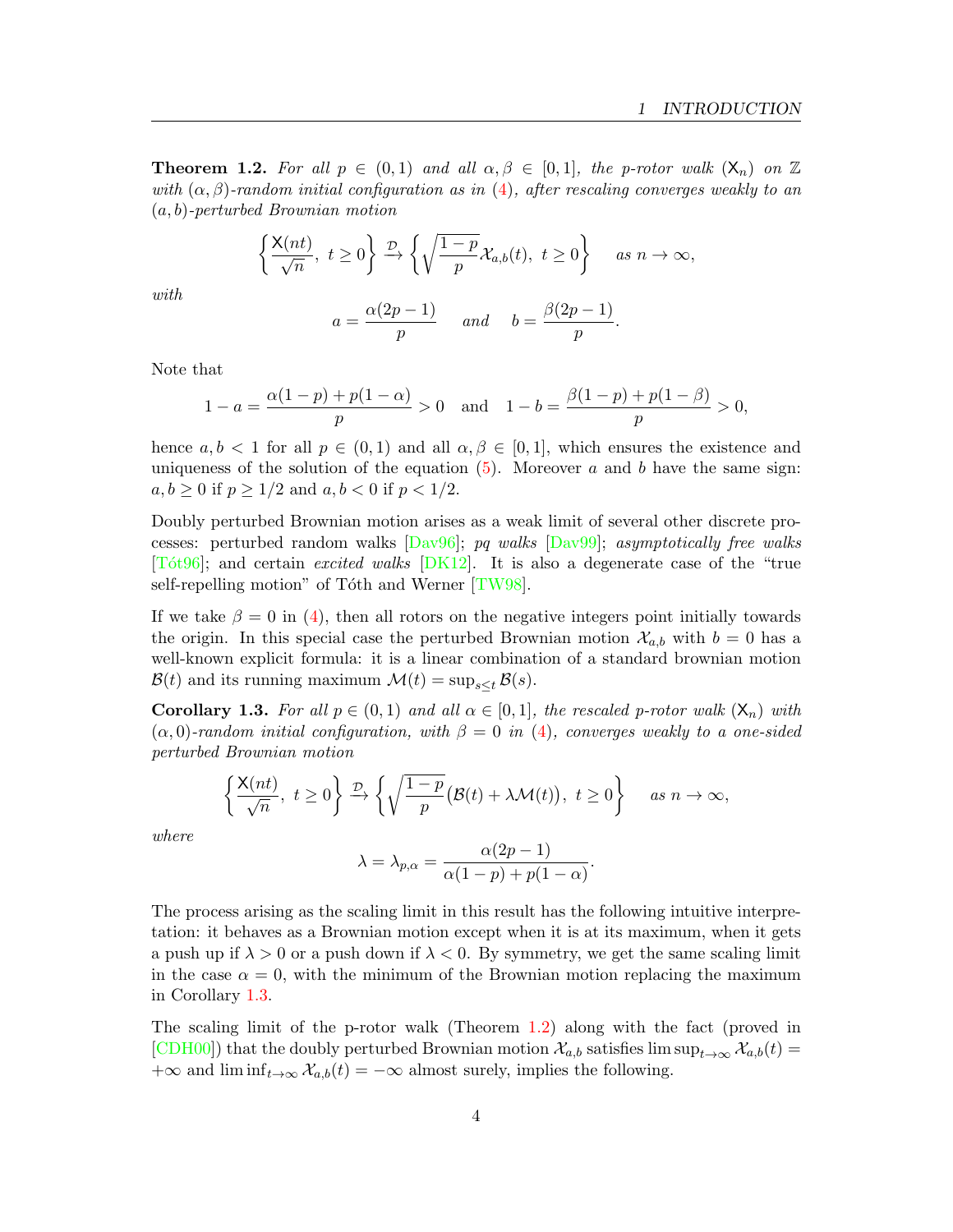<span id="page-4-0"></span>

Figure 1: Sample paths of the p-rotor walk  $X_n$  for various extreme cases of the parameters p and  $\alpha$ . In each case  $\beta = 0$ , so the scaling limit of  $(\mathsf{X}_n)$  is a linear combination of a Brownian motion  $\mathcal{B}(t)$  and its running maximum  $\mathcal{M}(t)$ .

**Corollary 1.4.** For all  $p \in (0,1)$  and all  $\alpha, \beta \in [0,1]$ , the p-rotor walk  $(X_n)$  with  $(\alpha, \beta)$ random initial configuration  $(4)$  is recurrent on  $\mathbb{Z}$ .

Figure [1](#page-4-0) shows sample paths of the p-rotor walk  $(X_n)$  in the case  $\beta = 0$  and various extreme cases of the parameters  $p$  and  $\alpha$ . The parameter values and the formula for the corresponding scaling limit appear in the corner of each picture. In the pictures on the left  $(p = 0.01)$  the p-rotor walk takes long sequences of steps in the same direction because the rotors are rarely broken. On the right side  $(p = 0.99)$  the rotors are broken most of the time and the walk spends most of its time trapped in a cycle alternating between two neighboring sites, as seen in the inset in the picture on the upper right. If  $\alpha$ is close to 1, so that most rotors initially point to the right, then the maximum increases slowly if p is small (bottom left). On the other hand, for p and  $\alpha$  both close to 1 (bottom right), when the process forms a new maximum it tends to take many consecutive steps to the right.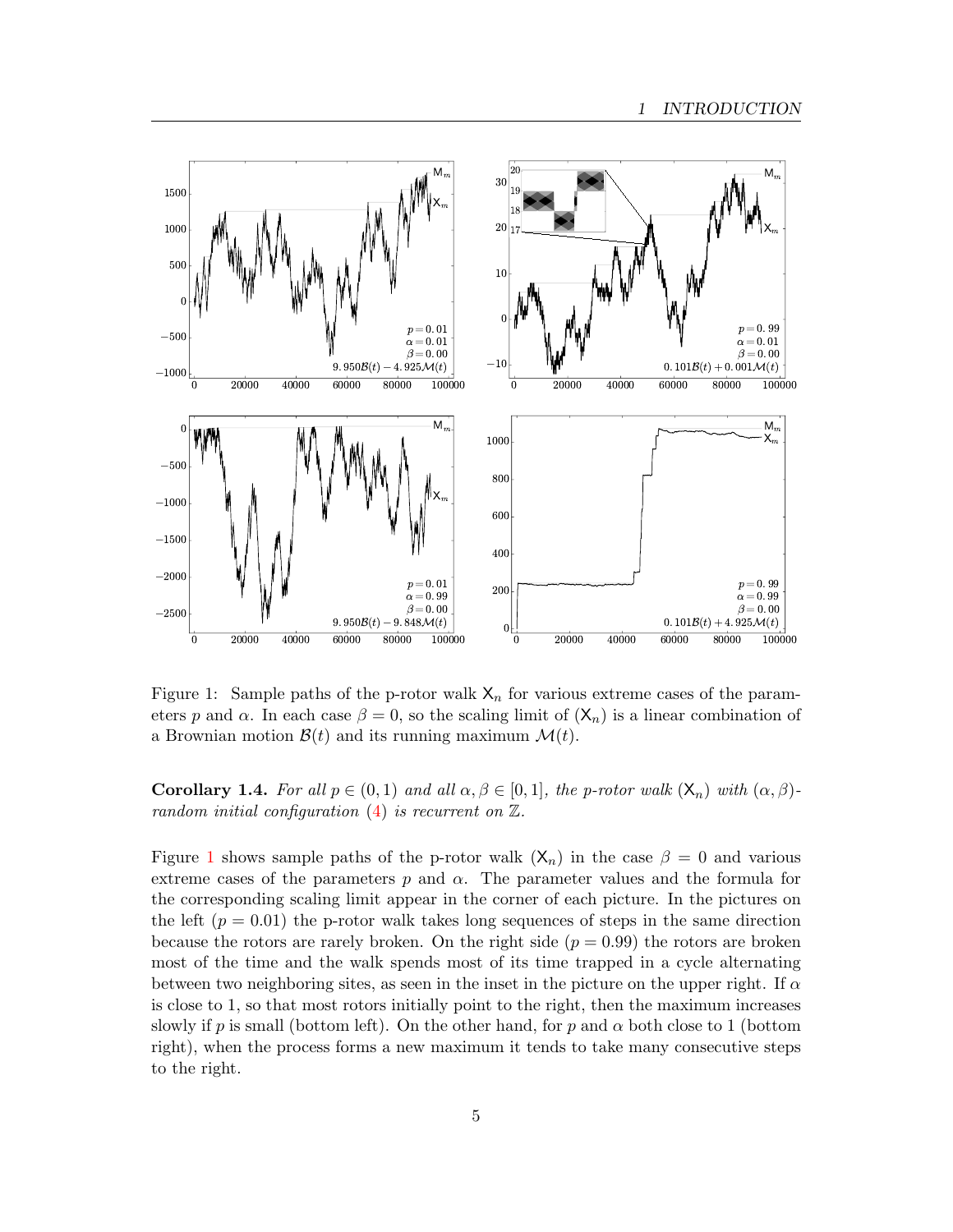In the course of the evolution of the process  $(X_n)$ , the rotor configuration  $\rho_n$  has always a simple form. Let

$$
M_n = \max_{k \le n} X_k \quad \text{and} \quad m_n = \min_{k \le n} X_k \tag{6}
$$

be the running maximum and running minimum of  $(X_k)$  up to time *n* respectively. For all  $m_n \leq x \leq M_n$ , if  $x \neq X_n$  then the rotor  $\rho_n(x)$  necessarily points from x in the direction of  $X_n$ . Indeed, if x was visited before time n then  $\rho_n(x)$  points in the direction of the most recent exit from x. On the other hand, for all  $x \notin \{m_n, \ldots, M_n\}$ , the rotors remain in their random initial state  $\rho_0$ , see Figure [2.](#page-5-0) Hence whenever the process visits a vertex  $x$  for the first time, there will be some perturbation if the rotor at  $x$  initially does not point toward the origin.

<span id="page-5-0"></span>

Figure 2: Each rotor  $\rho_n(x)$  is shown by an arrow pointing left or right from x, accordingly as  $\rho_n(x)$  is −1 or +1. The rotors in the visited interval  $[m_n, M_n]$  always point towards the current position  $X_n$  of the walker.

**Notation 1.5.** Discrete time processes will be denoted  $(X_n), (Y_n)$ , etc., omitting the subscript  $n \geq 0$ . Square brackets [·] denote an event and  $\mathbb{1}[\cdot]$  its indicator. For all probabilities related to p-rotor walks, we omit the starting point 0, writing just ℙ instead of  $\mathbb{P}_0$ . For a discrete time process  $(\mathsf{X}_n)$ , we denote by  $\mathsf{X}(t)$  its linear interpolation to real times  $t \in [0, \infty)$ 

$$
X(t) = X_{|t|} + (t - \lfloor t \rfloor)(X_{|t|+1} - X_{|t|}).
$$

For the scaling limit we look at the sequence of random continuous functions  $\mathsf{X}(kt)/\mathsf{X}(t)$ √  $k$  on the interval  $[0, \infty)$ . Let  $\mathcal{C}[0, \infty)$  and  $\mathcal{C}[0, T]$  (for  $0 < T < \infty$ ) be the spaces of continuous functions  $[0, \infty) \to \mathbb{R}$  and  $[0, T] \to \mathbb{R}$ , respectively. We write  $\stackrel{\mathcal{D}}{\to}$  for weak convergence on  $\mathcal{C}[0,T]$  with respect to the norm  $||f|| = \sup_{0 \le t \le T} |f(t)|$ . We say that a sequence of random functions  $X_k \in \mathcal{C}[0,\infty)$  converges weakly to  $X \in \mathcal{C}[0,\infty)$  if the restrictions converge weakly:  $X_k|_{[0,T]} \stackrel{\mathcal{D}}{\rightarrow} X|_{[0,T]}$  in  $\mathcal{C}[0,T]$  for all  $T > 0$ ; see [\[Dur10,](#page-20-9) Page 339].

The rest of the paper is structured as follows. In Section [2](#page-6-0) we prove the main theorem, which is based on the decomposition of the p-rotor walk path into a martingale term and a compensator. The compensator decomposes as a linear combination of three pieces:  $m_n$ ,  $M_n$ , and  $X_n$  itself.

We apply a version of the functional central limit theorem to show that the martin-  $\sqrt{1-p}$ gale term converges weakly to a Brownian motion with a constant factor different from  $\frac{-p}{p}$ . The true constant factor  $\sqrt{\frac{1-p}{p}}$  appears after we correct for the  $\mathsf{X}_n$  term in the compensator.

The proof of the scaling limit for  $(X_n)$  requires the understanding of the scaling limit (and recurrence) of the *native* case, which is the p-rotor walk with  $\alpha = \beta = 0$  in the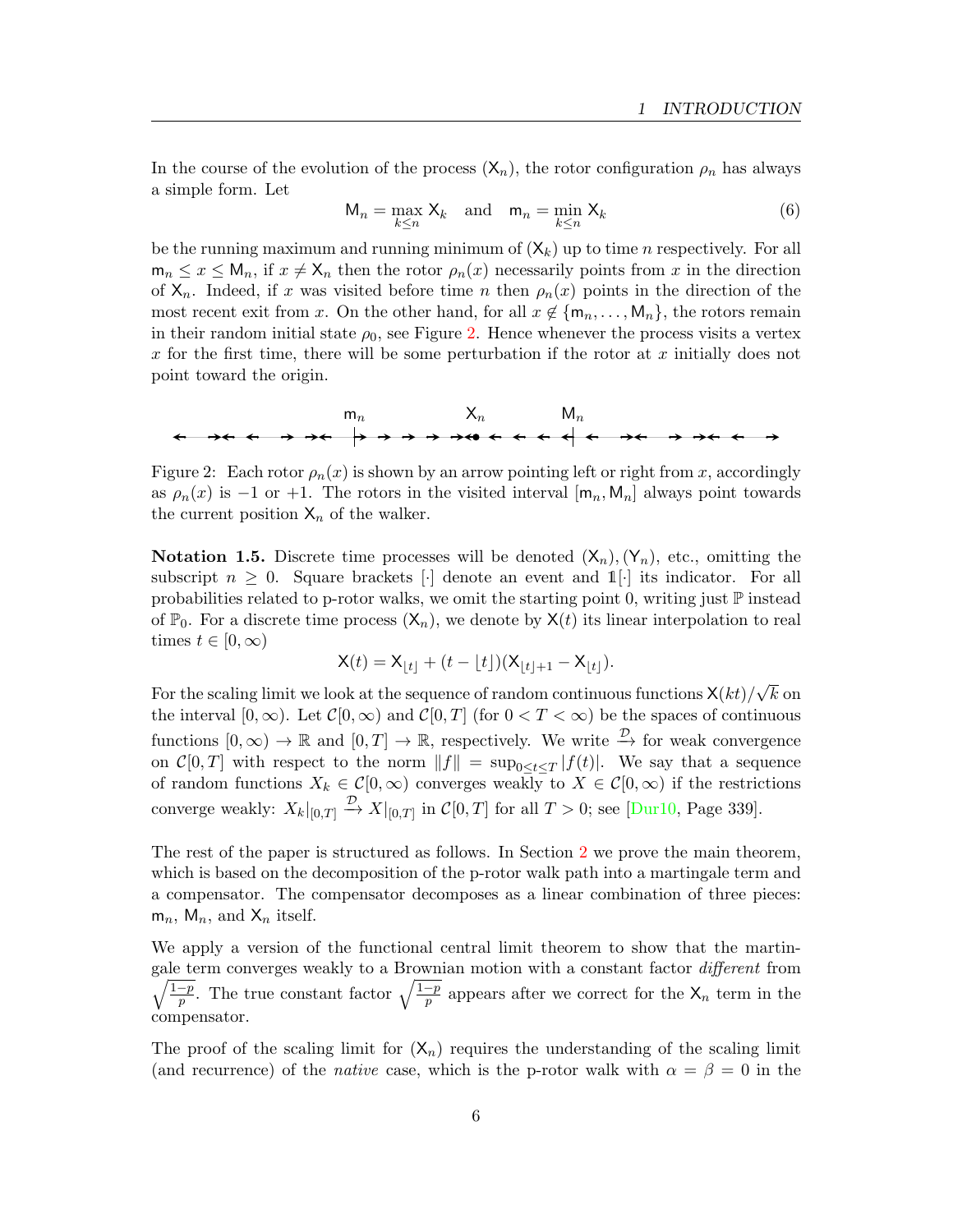initial configuration  $(4)$ . This will be done in Subsection [2.1.](#page-9-0) We conclude with several questions and possible extensions of our model in Section [3.](#page-18-0)

## <span id="page-6-0"></span>2 Scaling limit

We decompose first the p-rotor walk into a martingale and a compensator, and we prove that  $(X_n)$  does not grow too fast, i.e. it is tight. A similar approach has been used in [\[DK12\]](#page-20-8) to deduce the scaling limit of a recurrent particular case of an excited random walk on  $\mathbb{Z}$ .

Let  $\Delta_k = \mathsf{X}_{k+1} - \mathsf{X}_k$  for  $k \geq 0$  and denote by  $\mathcal{F}_k = \sigma(\mathsf{X}_0, \ldots, \mathsf{X}_k)$  the natural filtration of the p-rotor walk  $(\mathsf{X}_n)$ . Then, for all  $n \geq 1$  we can write

<span id="page-6-1"></span>
$$
\mathsf{X}_n = \sum_{k=0}^{n-1} \Delta_k = \mathsf{Y}_n + \mathsf{Z}_n,\tag{7}
$$

<span id="page-6-4"></span>with

$$
\mathsf{Y}_n = \sum_{k=0}^{n-1} \left( \Delta_k - \mathbb{E}[\Delta_k | \mathcal{F}_k] \right) \quad \text{and} \quad \mathsf{Z}_n = \sum_{k=0}^{n-1} \mathbb{E}[\Delta_k | \mathcal{F}_k]. \tag{8}
$$

Let

$$
\xi_k = \Delta_k - \mathbb{E}[\Delta_k | \mathcal{F}_k].
$$

Since  $\xi_k \in \mathcal{F}_{k+1}$  and  $\mathbb{E}[\xi_k|\mathcal{F}_k] = 0$  for all  $k \geq 0$ , the sequence  $\{\xi_k, \mathcal{F}_{k+1}\}_{k \geq 0}$  is a martingale difference sequence. Therefore the process  $(Y_n)$  is a martingale with respect to the filtration  $\mathcal{F}_n$ . We will use the following functional limit theorem for martingales, see DURRETT  $Durl0$ , Theorem 7.4.

<span id="page-6-3"></span>**Theorem 2.1** (Martingale central limit theorem). Suppose  $\{\xi_k, \mathcal{F}_{k+1}\}_{k>1}$  is a martingale difference sequence and let  $\mathsf{Y}_n = \sum_{1 \leq k \leq n} \xi_k$  and  $\mathsf{V}_n = \sum_{1 \leq k \leq n} \mathbb{E} \big[ \xi_k^2 \big] \mathcal{F}_k \big]$ . If

(a) 
$$
\frac{1}{n} \sum_{1 \le k \le n} \mathbb{E} \left[ \xi_k^2 \mathbb{1} \{ |\xi_k| > \epsilon \sqrt{n} \} \right] \to 0 \text{ for all } \epsilon > 0, \text{ as } n \to \infty
$$
  
(b)  $\frac{\mathsf{V}_n}{n} \to \sigma^2 > 0 \text{ in probability, as } n \to \infty \text{ and}$ 

then  $\frac{\mathsf{Y}(nt)}{\sqrt{n}}$  converges weakly to a Brownian motion:

$$
\left\{\frac{\mathsf{Y}(nt)}{\sqrt{n}},\, t\in[0,1]\right\} \xrightarrow{\mathcal{D}} \left\{\sigma \mathcal{B}(t),\, t\in[0,1]\right\}, \quad \text{as } n \to \infty.
$$

<span id="page-6-2"></span>In order to prove the scaling limit theorem for  $(X_n)$ , we first look at the compensator  $Z_n$ in the decomposition [\(7\)](#page-6-1) of  $X_n$ .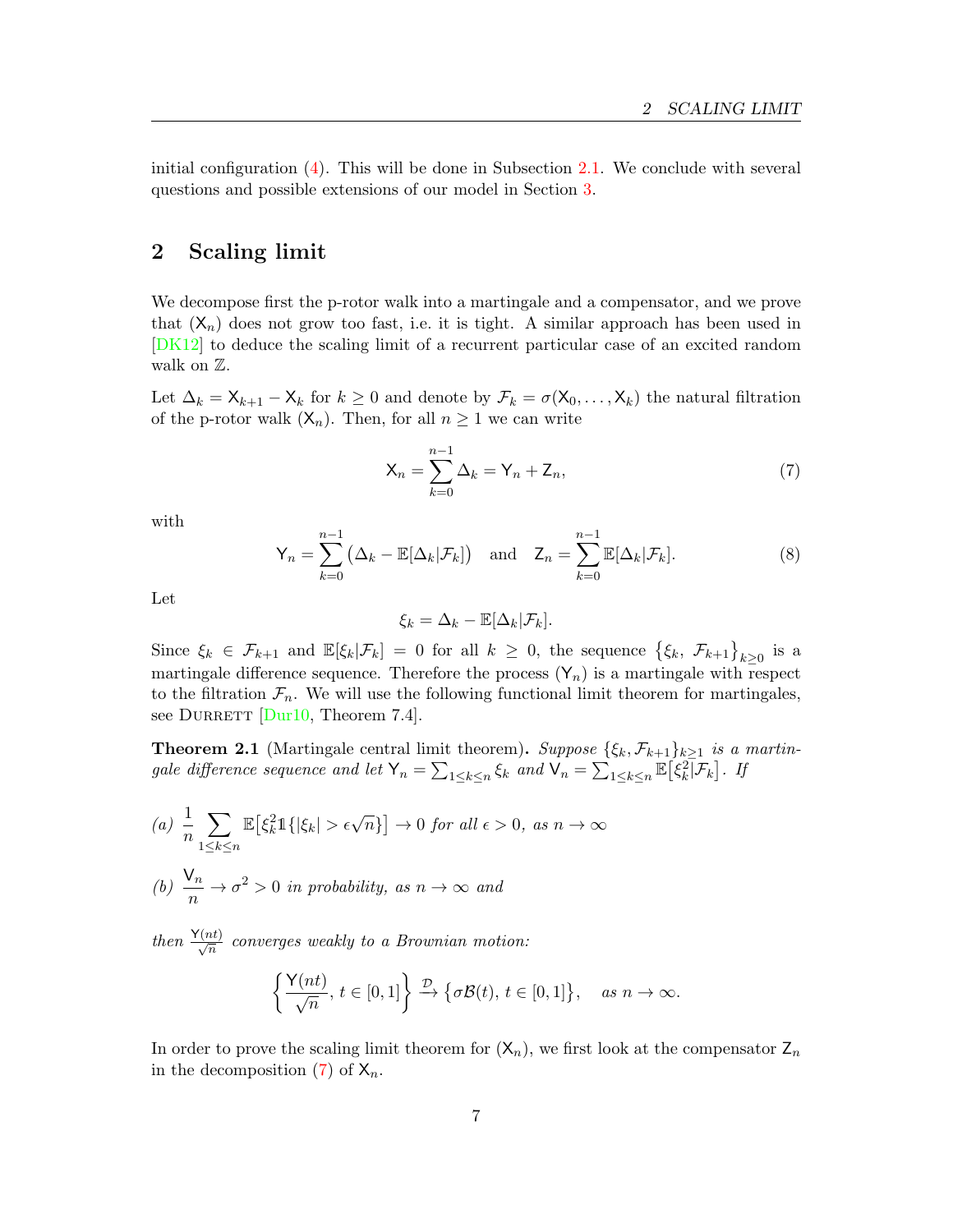**Proposition 2.2.** The compensator  $\mathsf{Z}_n$  in the decomposition [\(7\)](#page-6-1) of the p-rotor walk is equal to

$$
Z_n = (2p - 1)(2\beta m_{n-1} + 2\alpha M_{n-1} - X_{n-1}), \quad \text{for all } n \ge 1.
$$

*Proof.* Recall, from [\(3\)](#page-1-0) that  $\Delta_k = \mathsf{X}_{k+1} - \mathsf{X}_k = B_k \rho_k(\mathsf{X}_k)$  and  $\rho_k(\mathsf{X}_k) \in \mathcal{F}_k$  if  $\mathsf{X}_k$  has been already visited. If  $X_k$  has not been visited before time  $k \geq 1$ , that is, if  $X_k < m_{k-1}$ or  $X_k > M_{k-1}$ , then  $\rho_k(X_k) = \rho_0(X_k)$  and thus is independent of  $\mathcal{F}_k$ . The working state of the rotor  $B_k$  is independent of  $\mathcal{F}_k$ , and we have  $\mathbb{E}[B_k] = 2p - 1$ . It follows that for  $k\geq 1$ 

$$
\mathbb{E}[\Delta_k|\mathcal{F}_k] = (2p - 1)(1 - 2\beta)\mathbb{1}\{X_k < m_{k-1}\} \n+ \mathbb{E}[\Delta_k|\mathcal{F}_k]\mathbb{1}\{m_{k-1} \le X_k \le M_{k-1}\} \n+ (2p - 1)(2\alpha - 1)\mathbb{1}\{X_k > M_{k-1}\}.
$$

Using the fact that  $m_n = -\sum_{k=1}^n 1\{X_k < m_{k-1}\}\$  and  $M_n = \sum_{k=1}^n 1\{X_k > M_{k-1}\}\$ , gives

$$
Z_n = \mathbb{E}[\Delta_0] + \sum_{k=1}^{n-1} \mathbb{E}[\Delta_k | \mathcal{F}_k] = (2p - 1) \{ (2\beta - 1) \mathsf{m}_{n-1} + (2\alpha - 1) \mathsf{M}_{n-1} \} + \sum_{k=1}^{n-1} \mathbb{E}[\Delta_k | \mathcal{F}_k] \mathbb{1} \{ \mathsf{m}_{k-1} \le X_k \le \mathsf{M}_{k-1} \}.
$$

On the other hand, on the event  $\{m_{k-1} \le X_k \le M_{k-1}\}\$ 

$$
\Delta_k = \Delta_{k-1} \mathbb{1}\{B_k = -1\} - \Delta_{k-1} \mathbb{1}\{B_k = 1\},\
$$

with  $\Delta_{k-1} \in \mathcal{F}_k$ . It follows that

$$
\sum_{k=1}^{n-1} \mathbb{E}[\Delta_k | \mathcal{F}_k] \mathbb{1}\{m_{k-1} \le X_k \le M_{k-1}\} = (1-2p) \sum_{k=1}^{n-1} \Delta_{k-1} \mathbb{1}\{m_{k-1} \le X_k \le M_{k-1}\}.
$$

Let us denote by  $C_n$  the quantity

$$
C_n = m_{n-1} + \sum_{k=1}^{n-1} \Delta_{k-1} 1 \{ m_{k-1} \le X_k \le M_{k-1} \} + M_{n-1}.
$$

The compensator  $\mathsf{Z}_n$  can then be rewritten as

$$
Z_n = (2p - 1)(2\beta m_{n-1} - C_n + 2\alpha M_{n-1}).
$$

It remains to show that  $C_n = X_{n-1}$ , for all  $n \geq 1$ . This is a straightforward calculation.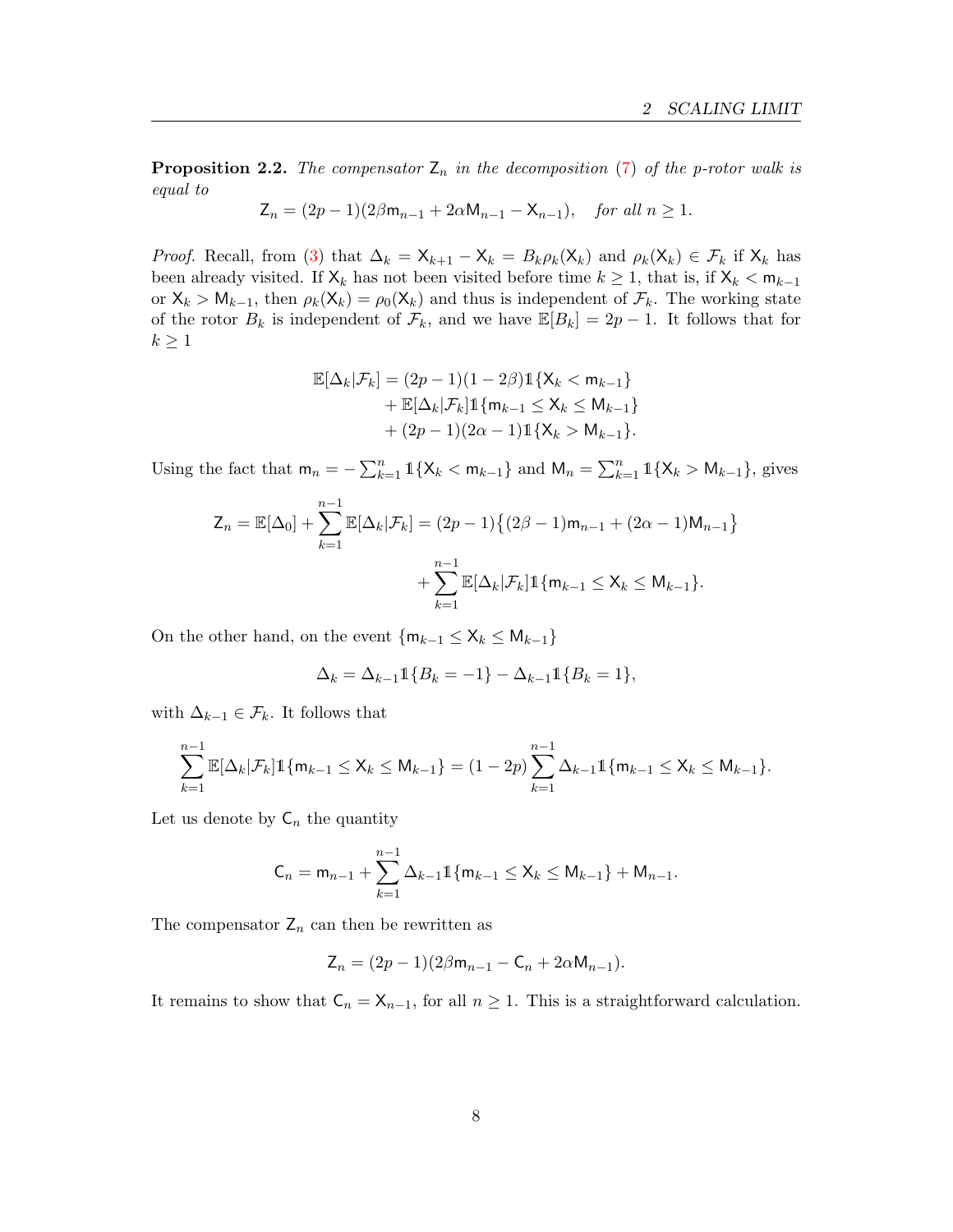We have

$$
\mathsf{X}_{n-1} - \mathsf{C}_n = \sum_{k=0}^{n-2} \Delta_k - \mathsf{C}_n = \sum_{k=1}^{n-1} \Delta_{k-1} - \mathsf{C}_n
$$
  
= 
$$
\sum_{k=1}^{n-1} \Delta_{k-1} \mathbb{1} \{ \mathsf{m}_{k-1} \leq \mathsf{X}_k \leq \mathsf{M}_{k-1} \} + \sum_{k=1}^{n-1} \Delta_{k-1} \mathbb{1} \{ \mathsf{X}_k < \mathsf{m}_{k-1} \}
$$
  
+ 
$$
\sum_{k=1}^{n-1} \Delta_{k-1} \mathbb{1} \{ \mathsf{X}_k > \mathsf{M}_{k-1} \} - \mathsf{C}_n.
$$

On the event  $\{X_k < m_{k-1}\}\$ , we have that  $X_{k-1} = m_{k-1}$  and  $\Delta_{k-1} = -1$ . On the event  $\{X_k > M_{k-1}\}\$ , we have that  $X_{k-1} = M_{k-1}$  and  $\Delta_{k-1} = 1$ . Therefore

$$
X_{n-1}-C_n=-\sum_{k=1}^{n-1} 1\{X_k < m_{k-1}\} + \sum_{k=1}^{n-1} 1\{X_k > M_{k-1}\}-m_{n-1}-M_{n-1} = 0,
$$

which completes the proof.

<span id="page-8-0"></span>**Proposition 2.3.** For all  $p \in (0,1)$  and all  $\alpha, \beta \in [0,1]$ , the p-rotor walk  $(X_n)$  with  $(\alpha, \beta)$ -random initial configuration  $\rho_0$  as in [\(4\)](#page-2-0) satisfies:

$$
\mathsf{X}_n = \mathsf{W}_n + a\mathsf{M}_n + b\mathsf{m}_n, \text{ for all } n \ge 1,
$$
\n<sup>(9)</sup>

with

$$
a = \frac{\alpha(2p-1)}{p} \quad and \quad b = \frac{\beta(2p-1)}{p} \tag{10}
$$

and  $W_n$  given by

$$
\mathsf{W}_n = \frac{1}{2p} \big( \mathsf{Y}_{n+1} - \Delta_n \big). \tag{11}
$$

Proof. From [\(7\)](#page-6-1) and Proposition [2.2](#page-6-2) we get

$$
X_n = Y_n + (2p - 1)(2\beta m_{n-1} + 2\alpha M_{n-1} - X_{n-1}),
$$

which together with  $X_n = X_{n-1} + \Delta_{n-1}$  gives the following representation of the p-rotor walk in terms of its minimum and maximum

$$
2p{\sf X}_{n-1}={\sf Y}_n-\Delta_{n-1}+2\alpha(2p-1){\sf M}_{n-1}+2\beta(2p-1){\sf m}_{n-1}.
$$

Dividing by  $2p$  and reindexing gives the claim.

We focus next our attention on the martingale term  $Y_n$  in the decomposition [\(7\)](#page-6-1) of the p-rotor walk. First we consider briefly the special case of  $\alpha = \beta = 0$ , which is particularly simple to understand and whose properties will be used in the behavior of the general case.

 $\Box$ 

<span id="page-8-1"></span> $\Box$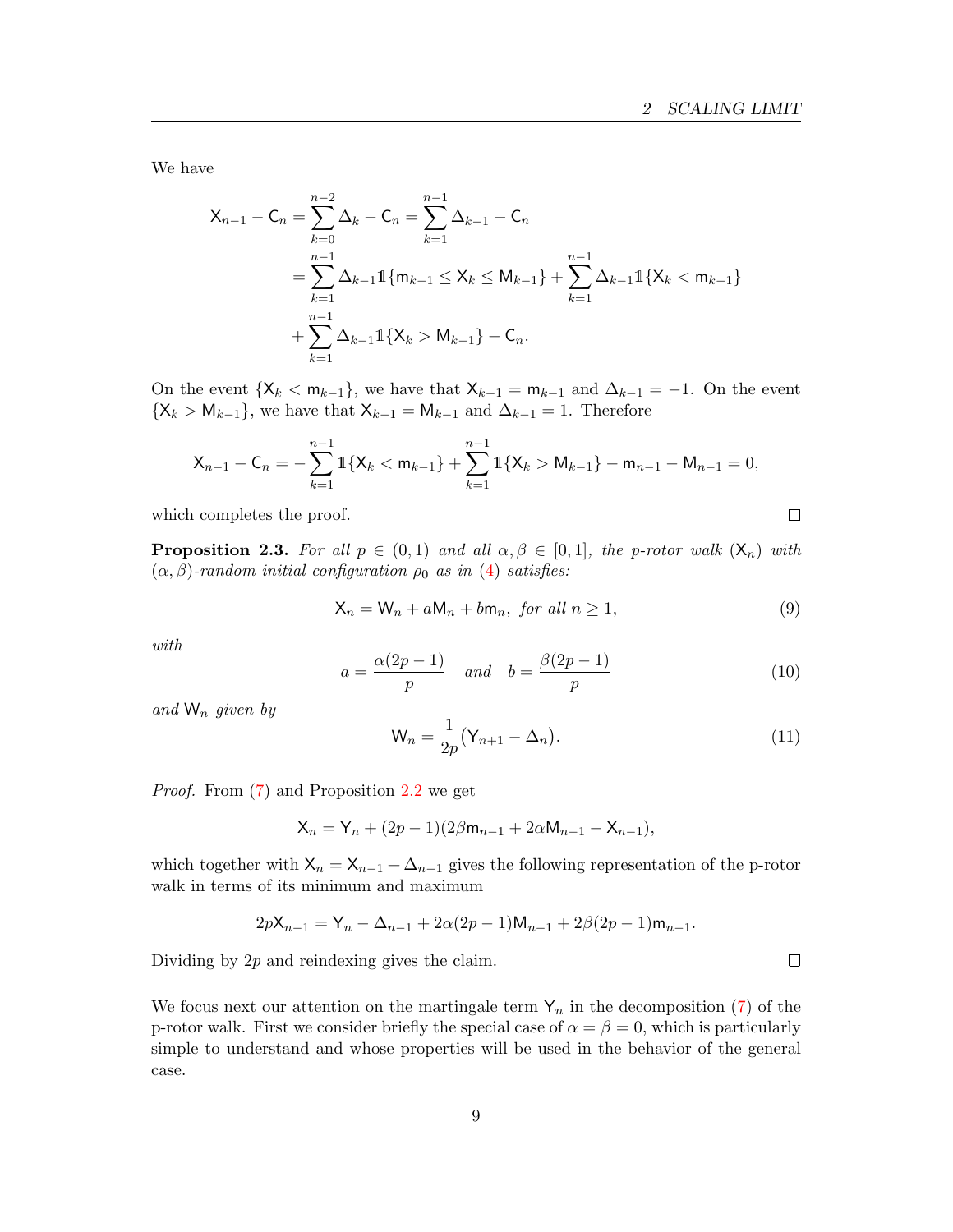#### <span id="page-9-0"></span>2.1 Native environment

In the native case  $\alpha = \beta = 0$  our initial rotor configuration has the form

<span id="page-9-1"></span>
$$
\rho_0(x) = \begin{cases}\n-1 & \text{for } x > 0, \\
-1 & \text{with probability } 1/2 & \text{for } x = 0, \\
1 & \text{with probability } 1/2 & \text{for } x = 0, \\
1 & \text{for } x < 0,\n\end{cases}
$$
\n(12)

Denote by  $(U_n)$  the p-rotor walk started with this initial configuration. We shall call  $(U_n)$  the native p-rotor walk. As mentioned in the introduction, in the previously visited region  $\{m_n, \ldots, M_n\}$ , the configuration  $\rho_n$  of the p-rotor walk  $(\mathsf{X}_n)$  points in the direction of the current position. Therefore, in the visited region the p-rotor walk  $(X_n)$  behaves exactly like  $(U_n)$ . The process  $(U_n)$  is an easy special case of a *correlated random walk* which has been studied in greater generality in  $[Enr02]$ .

<span id="page-9-2"></span>**Definition 2.4.** A correlated random walk on  $\mathbb{Z}$  with persistence  $q \in (0,1)$  is a nearest neighbour random walk, such that with probability  $q$  the direction of a step is the same as the direction of the previous step. If  $q = 1/2$ , then it is a simple random walk.

Since all rotors always point to the current position  $\mathsf{U}_n$  of the walker, the rotor  $\rho_n(\mathsf{U}_n)$ points towards the previous position  $\mathsf{U}_{n-1}$ . Thus the direction of movement changes only if the rotor at time *n* is broken (i.e.  $B_n = 1$ ), which happens with probability *p*. Thus  $(U_n)$  is a correlated random walk with persistence  $1 - p$ .

It is easy to see that  $(U_n)$  when properly rescaled converges weakly to a Brownian motion. We give a quick proof of this fact for completeness.

<span id="page-9-3"></span>**Proposition 2.5.** For every  $p \in (0, 1)$ , the native p-rotor walk  $(\mathsf{U}_p)$  with initial configuration as in [\(12\)](#page-9-1) when rescaled by <sup>√</sup> , converges weakly on [0, 1] to a Brownian motion:

$$
\left\{\frac{\mathsf{U}(nt)}{\sqrt{n}}, t \in [0,1]\right\} \xrightarrow{\mathcal{D}} \left\{\sqrt{\frac{1-p}{p}} \mathcal{B}(t), t \in [0,1]\right\}, \qquad \text{as } n \to \infty.
$$

*Proof.* From Proposition [2.3](#page-8-0) with  $\alpha = \beta = 0$  we get that for all  $n \ge 1$ 

$$
U_n = \frac{1}{2p}(Y_{n+1} - \Delta_n).
$$

Since  $\Delta_n \in \{-1, +1\}$ , the process  $(2p\mathsf{U}_n)$  has the same scaling limit as  $\mathsf{Y}_n = \sum_{k=0}^{n-1} \xi_k$ , with  $\xi_k = \Delta_k - \mathbb{E}[\Delta_k|\mathcal{F}_k]$ . Because  $Y_n$  is a martingale, we can apply Theorem [2.1.](#page-6-3) The first condition of Theorem [2.1](#page-6-3) is satisfied since  $\xi_k$  is uniformly bounded for all  $k \geq 0$ . Thus, we only have to show convergence of the quadratic variation process  $(V_n)$ . Using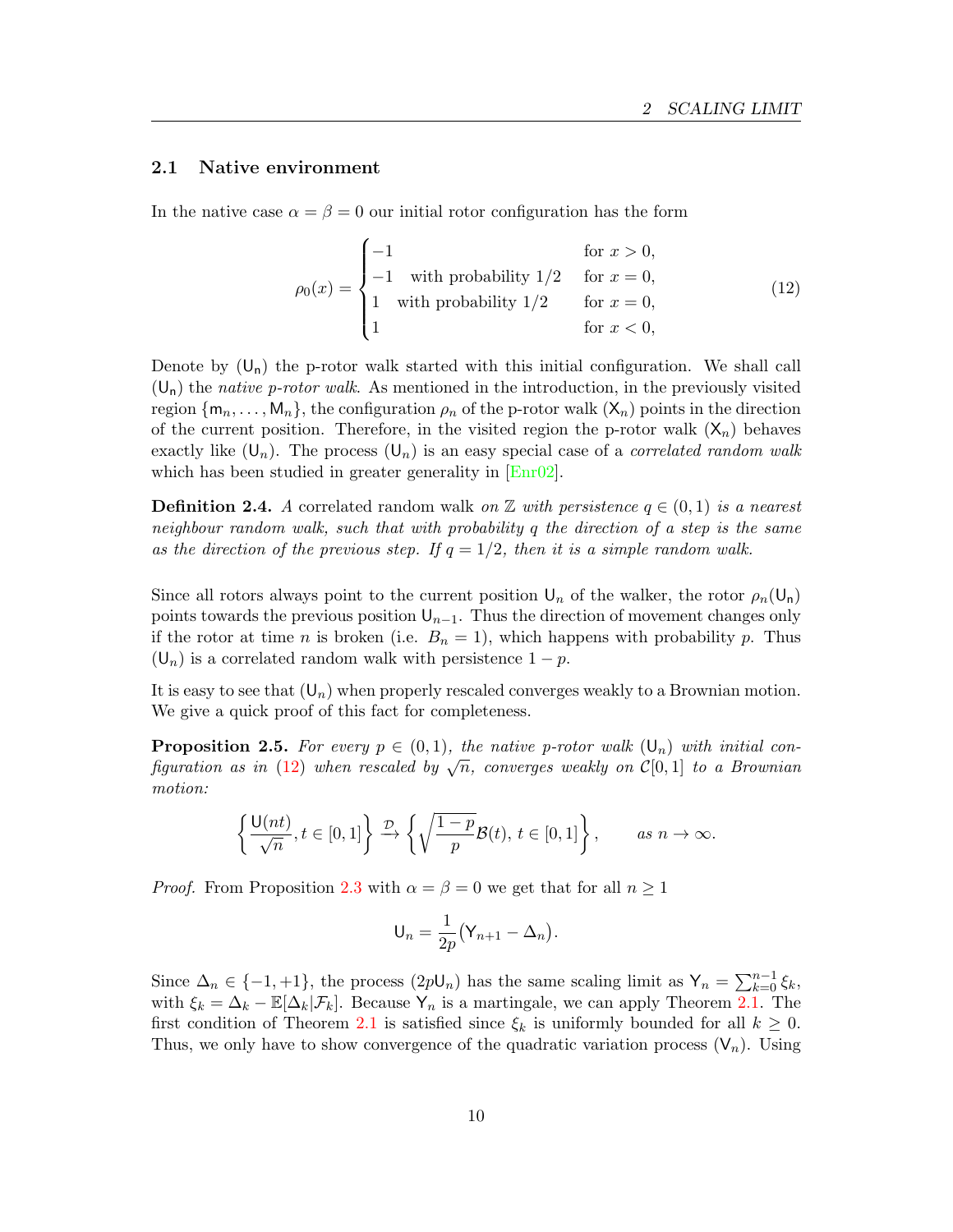the fact that  $\mathsf{U}_n$  is a nearest neighbour walk, the following holds

<span id="page-10-0"></span>
$$
\mathsf{V}_n = \sum_{k=1}^n \mathbb{E}[\xi_k^2 | \mathcal{F}_k] = \sum_{k=1}^n \mathbb{E}[(\Delta_k - \mathbb{E}[\Delta_k | \mathcal{F}_k])^2 | \mathcal{F}_k]
$$
  
\n
$$
= \sum_{k=1}^n \mathbb{E}[(\Delta_k^2 - 2\Delta_k \mathbb{E}[\Delta_k | \mathcal{F}_k] + \mathbb{E}[\Delta_k | \mathcal{F}_k]^2) | \mathcal{F}_k]
$$
  
\n
$$
= n - \sum_{k=1}^n \mathbb{E}[\Delta_k | \mathcal{F}_k]^2,
$$
\n(13)

On the other hand, from equation [\(3\)](#page-1-0) we have the equality  $\Delta_k = \mathsf{X}_{k+1} - \mathsf{X}_k = B_k \rho_k(\mathsf{X}_k)$ where  $\rho_k(\mathsf{X}_k) \in \mathcal{F}_k$  and  $B_k$  independent of  $\mathcal{F}_k$  with  $\mathbb{E}[B_k] = (2p - 1)$ . Hence

$$
\mathbb{E}[\Delta_k|\mathcal{F}_k]^2 = (2p-1)^2 \rho_k(\mathsf{X}_k)^2 = (2p-1)^2.
$$

Then

$$
\frac{\mathsf{V}_n}{n} = 4p(1-p),
$$

from which the claim immediately follows.

2.2 General environment

We now treat the general case of an  $(\alpha, \beta)$ -random initial configuration with  $\alpha, \beta \in [0, 1]$ . In order to check that  $(Y_n)$  as defined in [\(8\)](#page-6-4) satisfies the assumptions of the martingale central limit theorem, we first prove that the running maximum and minimum of  $(X_n)$ have sublinear growth.

The argument we will use is similar to the one used to prove  $\lceil \text{Day96}, \text{ Lemma } 3.2 \rceil$ . The main idea is that  $(X_n)$  performs correlated random walk as long as it remains in previously visited territory, so if  $M_n - m_n \geq L$  then the time to form a new extremum is stochastically at least the time for a correlated random walk to exit an interval of length L.

<span id="page-10-1"></span>**Proposition 2.6.** Let  $(X_n)$  be a p-rotor walk with  $(\alpha, \beta)$ -random initial configuration  $\rho_0$ as in [\(4\)](#page-2-0). For every  $p \in (0,1)$  and  $\alpha, \beta \in [0,1],$ 

$$
\frac{\mathsf{M}_n}{n} \to 0 \quad and \quad \frac{\mathsf{m}_n}{n} \to 0
$$

in probability, as  $n \to \infty$ .

*Proof.* Fix  $L > 1$  and let

$$
\tau_1 = \inf\{n > 0 : \mathsf{M}_n - \mathsf{m}_n = L\}
$$

 $\Box$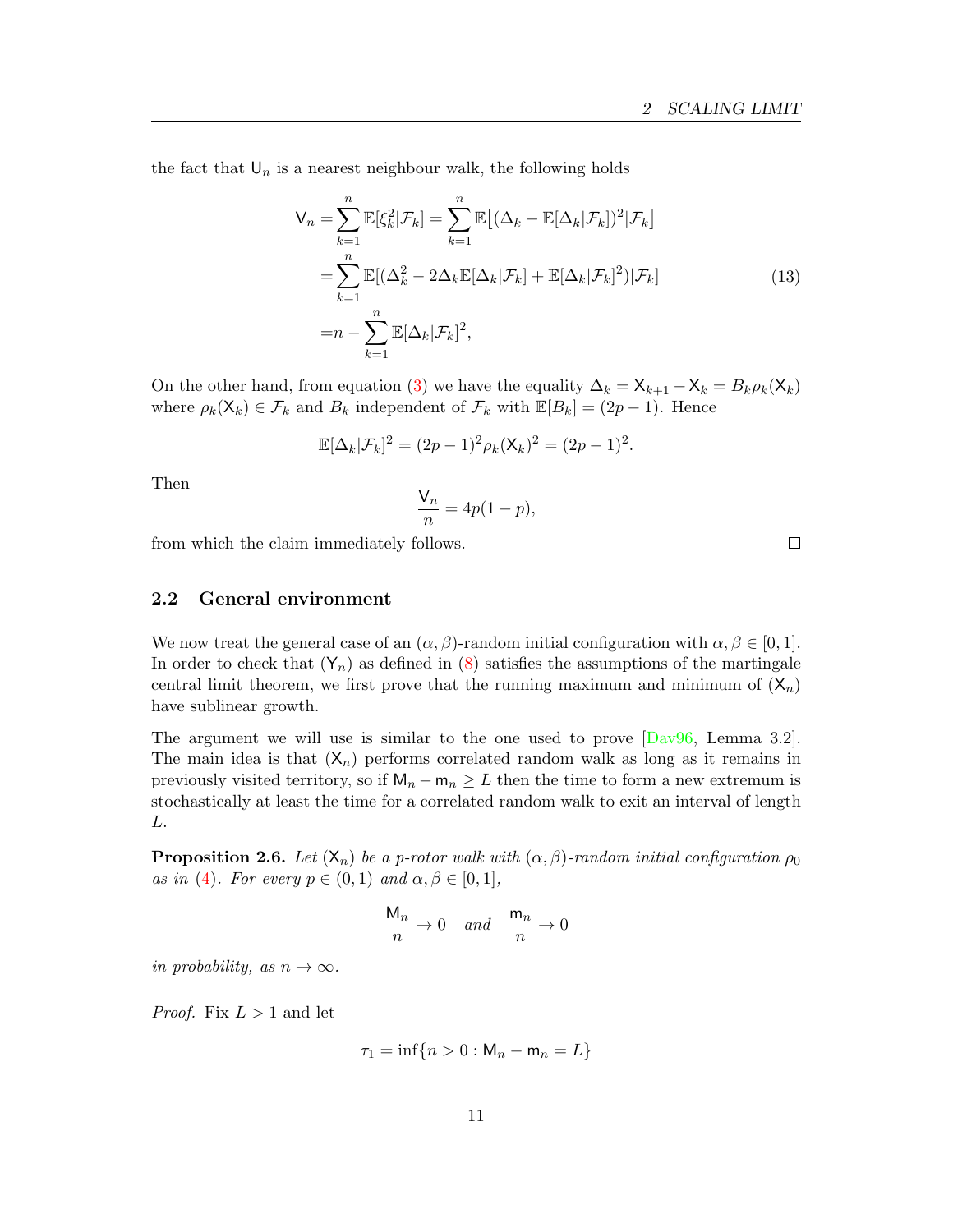be the first time when  $(X_n)$  has visited  $L + 1$  distinct points. For  $k \geq 1$  consider the sequence of stopping times

<span id="page-11-0"></span>
$$
\tau_{2k} = \inf \left\{ i > \tau_{2k-1} : \ m_i < X_i < M_i \right\},\
$$
  

$$
\tau_{2k+1} = \inf \left\{ i > \tau_{2k} : \ X_i < m_{i-1} \text{ or } X_i > M_{i-1} \right\}.
$$

For each  $k \geq 1$  the p-rotor walk reaches a previously unvisited vertex at time  $\tau_{2k+1}$ . It follows that  $\rho_{\tau_{2k+1}}(\mathsf{X}_{\tau_{2k+1}}) = \rho_0(\mathsf{X}_{\tau_{2k+1}})$  and  $\mathsf{X}_{\tau_{2k+1}} \in {\mathsf{m}}_{\tau_{2k+1}}, \mathsf{M}_{\tau_{2k+1}}$ . The conditional distribution of  $\tau_{2k+2} - \tau_{2k+1}$  given  $\mathcal{F}_{\tau_{2k+1}}$  on the event  $[X_{\tau_{2k+1}} = M_{\tau_{2k+1}}]$  is the geometric distribution with parameter  $\alpha(1 - p) + p(1 - \alpha)$ , since it represents the number of consecutive increases of the maximum before changing direction. The process  $(X_n)$  stops increasing the maximum if the rotor at the current position points to the right in the initial configuration (with probability  $\alpha$ ) and it is working (with probability  $1-p$ ) or if it points to the left (with probability  $1-\alpha$ ) and it is broken (with probability p). Similarly the conditional distribution of  $\tau_{2k+2} - \tau_{2k+1}$  given  $\mathcal{F}_{\tau_{2k+1}}$  on the event  $[X_{\tau_{2k+1}} = m_{\tau_{2k+1}}]$ is the geometric distribution with parameter  $\beta(1 - p) + p(1 - \beta)$ . It follows that

$$
\mathbb{E}[\tau_{2k+2} - \tau_{2k+1}] \le C := \max\left\{\frac{1}{\alpha(1-p) + p(1-\alpha)}, \frac{1}{\beta(1-p) + p(1-\beta)}\right\}.
$$
 (14)

For  $k \geq 1$ , in order to estimate the conditional distribution of  $\tau_{2k+1} - \tau_{2k}$  given  $\mathcal{F}_{\tau_{2k}}$ , note that at time  $\tau_{2k}$ , the p-rotor walk is at distance 1 from either its current maximum or the current minimum, and  $M_{\tau_{2k}} - m_{\tau_{2k}} \geq L$ . Inside the already visited interval  $I_k := \{ \mathsf{m}_{\tau_{2k}}, \ldots, \mathsf{M}_{\tau_{2k}} \}$  the rotors to the left of  $\mathsf{X}_{\tau_{2k}}$  point right and the rotors to the right of  $X_{\tau_{2k}}$  point left. These rotors coincide with the native environment [\(12\)](#page-9-1) with the origin shifted to  $X_{\tau_{2k}}$ . Therefore, starting at time  $\tau_{2k}$  until the time  $\tau_{2k+1}$  when it exits the interval  $I_k$ , the p-rotor walk is a correlated random walk with persistence 1 − p (Definition [2.4\)](#page-9-2). Thus, the conditional distribution of  $\tau_{2k+1} - \tau_{2k}$  given  $\mathcal{F}_{\tau_{2k}}$  is stochastically no smaller than the distribution of the time it takes a  $(1 - p)$ -correlated random walk started at 1 to first visit the set  $\{0, L\}$ . Denote by  $E_L$  the expected hitting time of the set  $\{0, L\}$  for a  $(1 - p)$ -correlated random started at 1, where the first step goes to 0 with probability p and to 2 with probability  $1 - p$ . From the law of large numbers

$$
\limsup_{n \to \infty} \frac{\sum_{k=1}^{n} (\tau_{2k} - \tau_{2k-1})}{\sum_{k=1}^{n-1} (\tau_{2k+1} - \tau_{2k})} \leq \frac{C}{E_L},
$$

with  $C$  given in  $(14)$ . On the other hand

$$
\sum_{k=1}^{n} (\tau_{2k} - \tau_{2k-1}) = \sum_{i=\tau_1}^{\tau_{2n}} \mathbb{1}\{X_i < m_{i-1} \text{ or } X_i > M_{i-1}\}
$$

and

$$
\sum_{k=1}^{n-1} (\tau_{2k+1} - \tau_{2k}) \le \tau_{2n}.
$$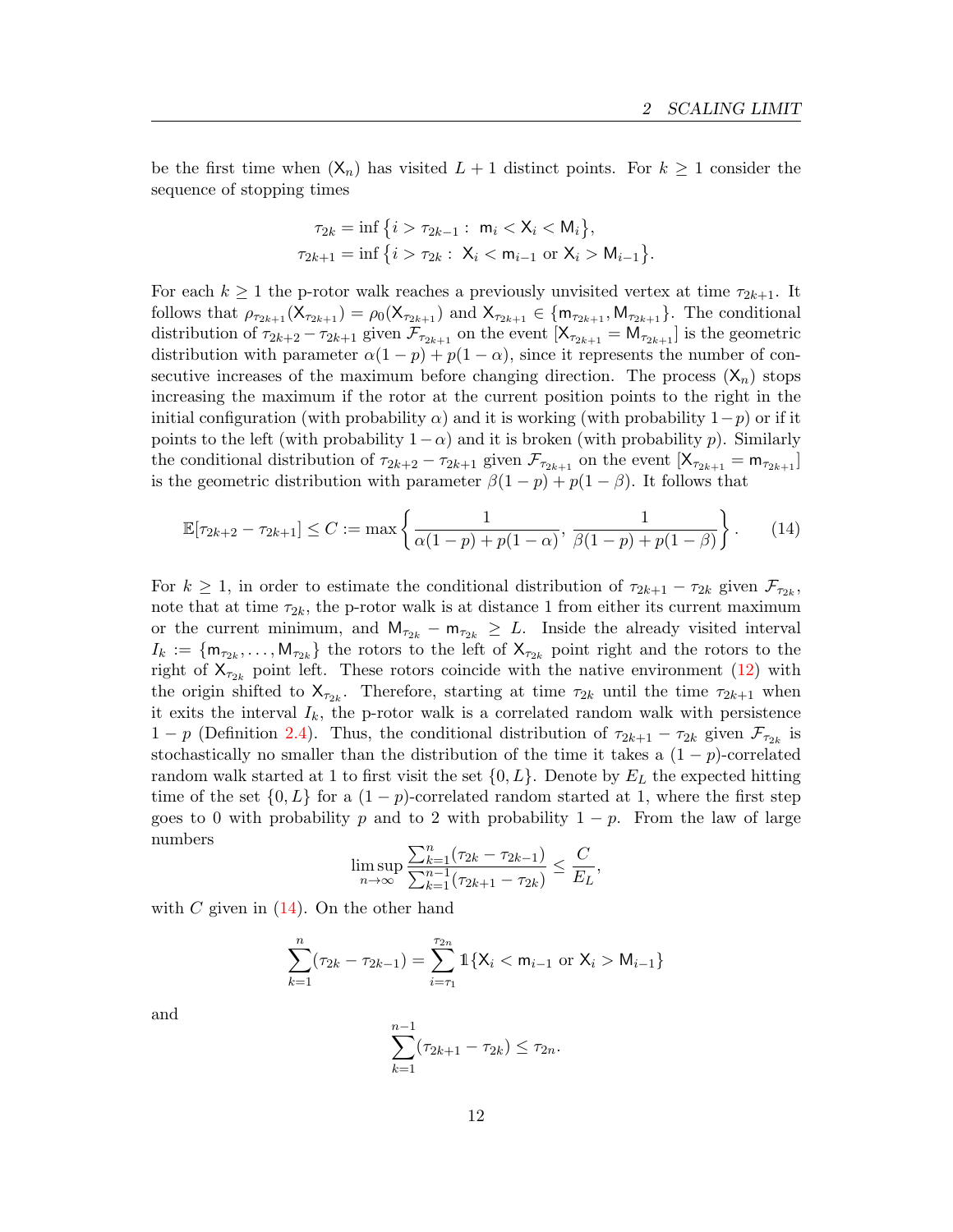$\Box$ 

Then we have

$$
\limsup_{n \to \infty} \frac{1}{n} (M_n - m_n) = \limsup_{n \to \infty} \frac{1}{n} \left( L + \sum_{i=\tau_1}^n \mathbb{1} \{ X_i < m_{i-1} \text{ or } X_i > M_{i-1} \} \right)
$$
\n
$$
\leq \limsup_{n \to \infty} \frac{1}{\tau_{2n}} \left( \sum_{i=\tau_1}^{\tau_{2n}} \mathbb{1} \{ X_i < m_{i-1} \text{ or } X_i > M_{i-1} \} \right)
$$
\n
$$
\leq \limsup_{n \to \infty} \frac{\sum_{k=1}^n (\tau_{2k} - \tau_{2k-1})}{\sum_{k=1}^{n-1} (\tau_{2k+1} - \tau_{2k})} \leq \frac{C}{E_L}.
$$

Proposition [2.5](#page-9-3) (which also implies the recurrence of the correlated random walk) together with the Portmanteau theorem yields that  $\sup_{L>1} E_L = \infty$ , which gives

$$
\limsup_{n\to\infty}\frac{1}{n}(\mathsf{M}_n-\mathsf{m}_n)=0.
$$

Since  $\mathsf{M}_n \leq \mathsf{M}_n - \mathsf{m}_n$  and  $|\mathsf{m}_n| \leq \mathsf{M}_n - \mathsf{m}_n$ , the proposition follows.

Now we obtain the scaling limit of the martingale portion  $(Y_n)$  of the *p*-rotor walk. Note that the constant factor in front of the Brownian motion here is different from the  $\sqrt{\frac{1-p}{p}}$ we are ultimately aiming for in the scaling limit of  $(X_n)$ .

<span id="page-12-1"></span>**Theorem 2.7.** Let  $(Y_n)$  be the martingale defined in [\(8\)](#page-6-4). Then on the space  $\mathcal{C}[0,1]$ 

$$
\left\{\frac{\mathsf{Y}(nt)}{\sqrt{n}},\, t \in [0,1]\right\} \xrightarrow{\mathcal{D}} \left\{2\sqrt{p(1-p)}\mathcal{B}(t),\, t \in [0,1]\right\} \quad \text{as } n \to \infty.
$$

Proof. We check the conditions of the martingale central limit theorem from Theorem [2.1.](#page-6-3) As in the proof of Proposition [2.5](#page-9-3) the first condition of Theorem [2.1](#page-6-3) is satisfied since  $\xi_k$  is bounded. Similarly to [\(13\)](#page-10-0) the following equality holds

$$
\mathsf{V}_n = n - \sum_{k=1}^n \mathbb{E}[\Delta_k | \mathcal{F}_k]^2.
$$

We use once again that  $\Delta_k = \mathsf{X}_{k+1} - \mathsf{X}_k = B_k \rho_k(\mathsf{X}_k)$ , where  $B_k$  is independent of  $\mathcal{F}_k$  with  $\mathbb{E}[B_k] = (2p-1)$ . On the event  $[m_{k-1} \leq X_k \leq M_{k-1}]$  the rotor  $\rho_k(X_k)$  is  $\mathcal{F}_k$ -measurable, since it points into the direction of the last exit from  $X_k$ . On the other hand, on the event  $[m_{k-1} > X_k$  or  $M_{k-1} < X_k]$  the rotor  $\rho_k(X_k) = \rho_0(X_k)$  is still in its initial state, which is independent of  $\mathcal{F}_k$ . Thus

<span id="page-12-0"></span>
$$
\mathbb{E}[\Delta_k|\mathcal{F}_k]^2 = (2p-1)^2(1-2\beta)^2 \mathbb{1}\{X_k < m_{k-1}\}\n+ (2p-1)^2 \rho_k (X_k)^2 \mathbb{1}\{m_{k-1} \le X_k \le M_{k-1}\}\n+ (2p-1)^2 (2\alpha - 1)^2 \mathbb{1}\{X_k > M_{k-1}\}.
$$
\n(15)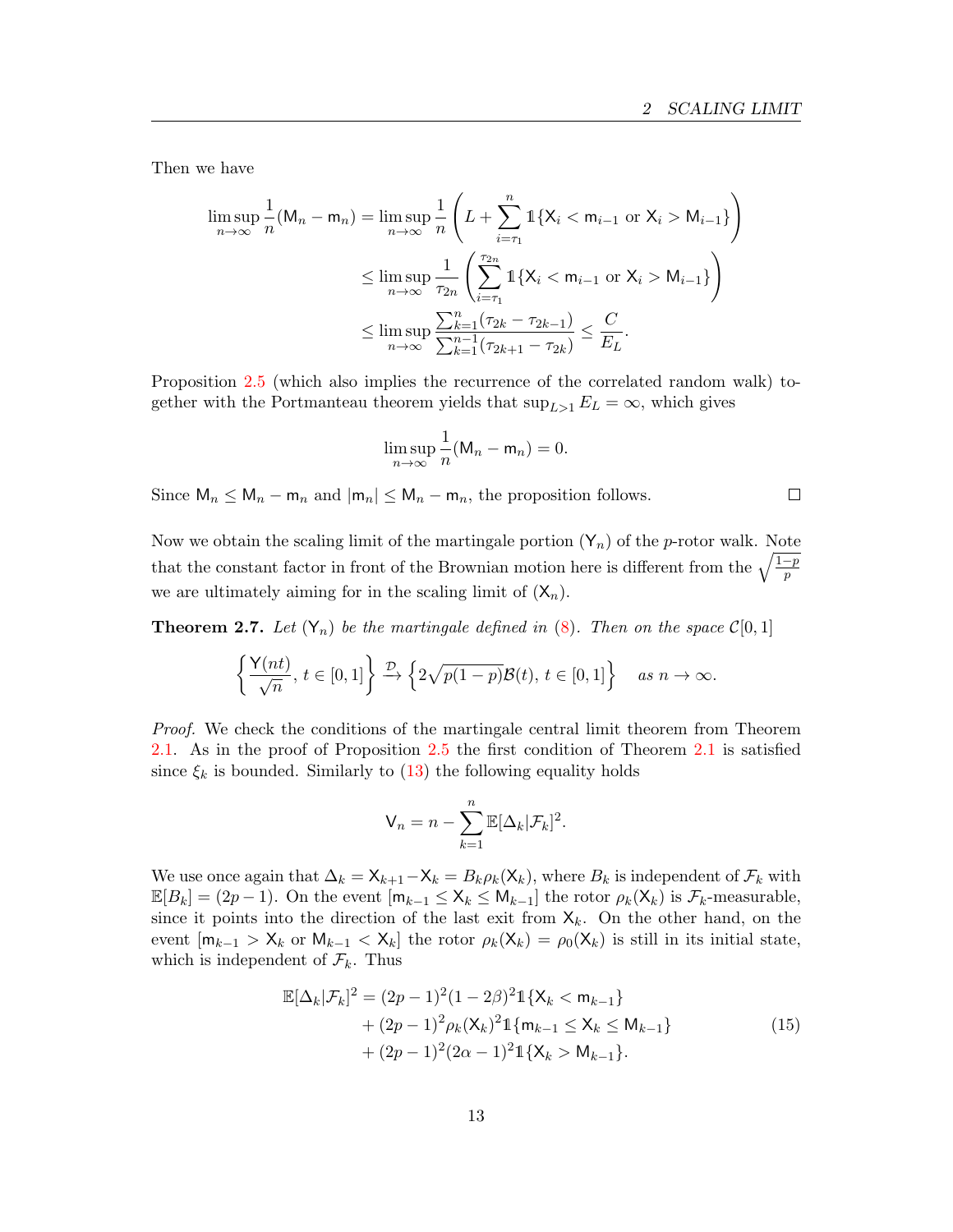Moreover, because  $m_n = -\sum_{k=1}^n \mathbb{1}\{X_k < m_{k-1}\}$ ,  $M_n = \sum_{k=1}^n \mathbb{1}\{X_k > M_{k-1}\}\$  and

$$
\sum_{k=1}^{n} \mathbb{1}\{m_{k-1} \le X_k \le M_{k-1}\} = n - M_n + m_n,
$$

equations  $(13)$  and  $(15)$  imply that

$$
\frac{V_n}{n} = 1 - (2p - 1)^2 \bigg\{ - (1 - 2\beta)^2 \frac{m_n}{n} + \frac{n}{n} - \frac{M_n}{n} + \frac{m_n}{n} + (2\alpha - 1)^2 \frac{M_n}{n} \bigg\}.
$$

This together with Proposition [2.6](#page-10-1) finally yields

$$
\frac{V_n}{n} \to 1 - (2p - 1)^2 = 4p(1 - p) > 0.
$$

Since all conditions from Theorem [2.1](#page-6-3) are satisfied, with  $\sigma = 2\sqrt{p(1-p)}$ , the claim follows.  $\Box$ 

Recall that for all  $n \geq 1$ , the p-rotor walk satisfies an equation of the form

<span id="page-13-0"></span>
$$
X_n = W_n + aM_n + b m_n, \qquad (16)
$$

with  $a, b < 1$  and  $W_n$  given in Proposition [2.3.](#page-8-0)

<span id="page-13-2"></span>**Lemma 2.8.** Let  $W_n$  as defined in Proposition [2.3.](#page-8-0) Then  $W_n$ , when rescaled by  $\sqrt{n}$ converges weakly on  $\mathcal{C}[0, 1]$  to a Brownian motion:

$$
\left\{\frac{\mathsf{W}(nt)}{\sqrt{n}},\,t\in[0,1]\right\}\xrightarrow{\mathcal{D}}\left\{\sqrt{\frac{1-p}{p}}\mathcal{B}(t),\,t\in[0,1]\right\}\quad\text{as}\;n\to\infty.
$$

*Proof.* Because  $W_n$  is  $Y_n$  plus a bounded quantity, rescaled by  $1/2p$ , this implies that  $W_n$ has the same scaling limit as  $\frac{1}{2p}\mathsf{Y}_n$ . This together with Theorem [2.7](#page-12-1) gives the claim.

In the remainder of this section we will show that this implies the weak convergences of  $\mathcal{Y}(\cdot)$ ,  $\overline{(\cdot)}$  $X(nt)/\sqrt{n}$  to a doubly perturbed Brownian motion. We shall use the following identities from [\[CPY98,](#page-20-6) page 243] characterizing the maximum and minimum of a solution to an equation of the form [\(16\)](#page-13-0). We include the proof for completeness.

<span id="page-13-1"></span>**Lemma 2.9.** Let  $\mathsf{M}_n$  and  $\mathsf{m}_n$  be the running maximum and minimum of a process  $(\mathsf{X}_n)$ satisfying [\(16\)](#page-13-0). Then

$$
\mathsf{M}_n = \frac{1}{1-a} \max_{k \leq n} \left( \mathsf{W}_k + \frac{b}{1-b} g_k \right) \quad \text{and} \quad \mathsf{m}_n = \frac{1}{1-b} \min_{k \leq n} \left( \mathsf{W}_k + \frac{a}{1-a} G_k \right),
$$

where  $g_k = \min_{l \leq k} (W_l + aW_l)$  and  $G_k = \max_{l \leq k} (W_l + bW_l)$ ,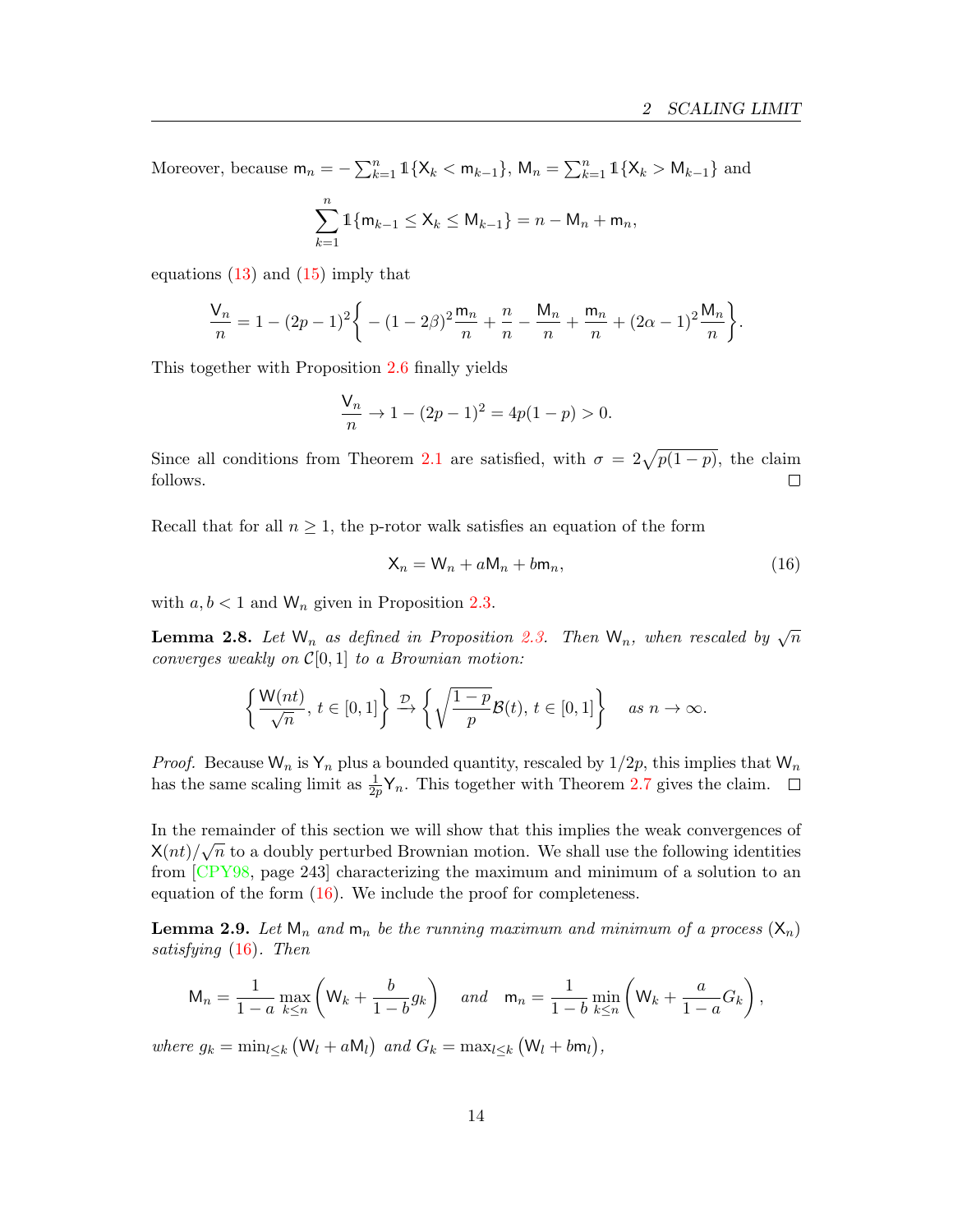*Proof.* From [\(9\)](#page-8-1) we have  $X_n - aM_n = W_n + b m_n$ . Taking the maximum over *n* on both sides gives

$$
(1-a) \mathsf{M}_n = \max_{k \leq n} \big( \mathsf{W}_k + b \mathsf{m}_n \big).
$$

Similarly

<span id="page-14-0"></span>
$$
(1-b)m_n = \min_{k \leq n} (W_k + aM_n).
$$

Solving for the running maximum  $M_n$  and for the running minimum  $m_n$  gives the claim.  $\Box$ 

<span id="page-14-1"></span>We shall also use the following easy inequality.

**Proposition 2.10.** Let  $(x_k)_{k\geq 0}$  be a sequence of real numbers. Then for all  $n, j \in \mathbb{N}_0$ ,

$$
\max_{k \le n+j} x_k - \max_{k \le j} x_k \le \max_{k \le n} (x_{j+k} - x_j). \tag{17}
$$

Proof. If the left hand side of [\(17\)](#page-14-0) is equal to zero, the statement is trivially true. Now assume that  $\max_{k \leq n+j} x_k > \max_{k \leq j} x_k$ . It follows that

$$
\max_{k \le n+j} x_k = \max_{j \le k \le n+j} x_k = \max_{k \le n} x_{k+j}.
$$

Hence

$$
\max_{k \le n+j} x_k - \max_{k \le j} x_k \le \max_{k \le n} x_{k+j} - x_j = \max_{k \le n} (x_{k+j} - x_j).
$$

<span id="page-14-3"></span>**Lemma 2.11.** There exists a constant  $C > 0$  such that

$$
|\mathsf{M}_{j+n}-\mathsf{M}_{j}|\leq C\max_{k\leq n}|\mathsf{W}_{j+k}-\mathsf{W}_{j}|\quad \text{and}\quad |\mathsf{m}_{j+n}-\mathsf{m}_{j}|\leq C\max_{k\leq n}|\mathsf{W}_{j+k}-\mathsf{W}_{j}|,
$$

for all  $j, n \geq 0$ .

Proof. By Lemma [2.9](#page-13-1) and Proposition [2.10](#page-14-1)

$$
\mathsf{M}_{j+n} - \mathsf{M}_{j} = \frac{1}{1-a} \left\{ \max_{k \leq j+n} \left( \mathsf{W}_{k} + \frac{b}{1-b} g_{k} \right) - \max_{k \leq j} \left( \mathsf{W}_{k} + \frac{b}{1-b} g_{k} \right) \right\} \n\leq \frac{1}{1-a} \max_{k \leq n} \left\{ (\mathsf{W}_{j+k} - \mathsf{W}_{j}) + \frac{b}{1-b} (g_{j} - g_{j+k}) \right\}.
$$
\n(18)

We shall distinguish two cases. Let first  $b \leq 0$ . Since

$$
g_j - g_{j+k} = \min_{l \leq j} \left( \mathsf{W}_l + a \mathsf{M}_l \right) - \min_{l \leq j+k} \left( \mathsf{W}_l + a \mathsf{M}_l \right) \geq 0,
$$

we get the bound

<span id="page-14-2"></span>
$$
M_{j+n} - M_j \le \frac{1}{1-a} \max_{k \le n} (W_{j+k} - W_j).
$$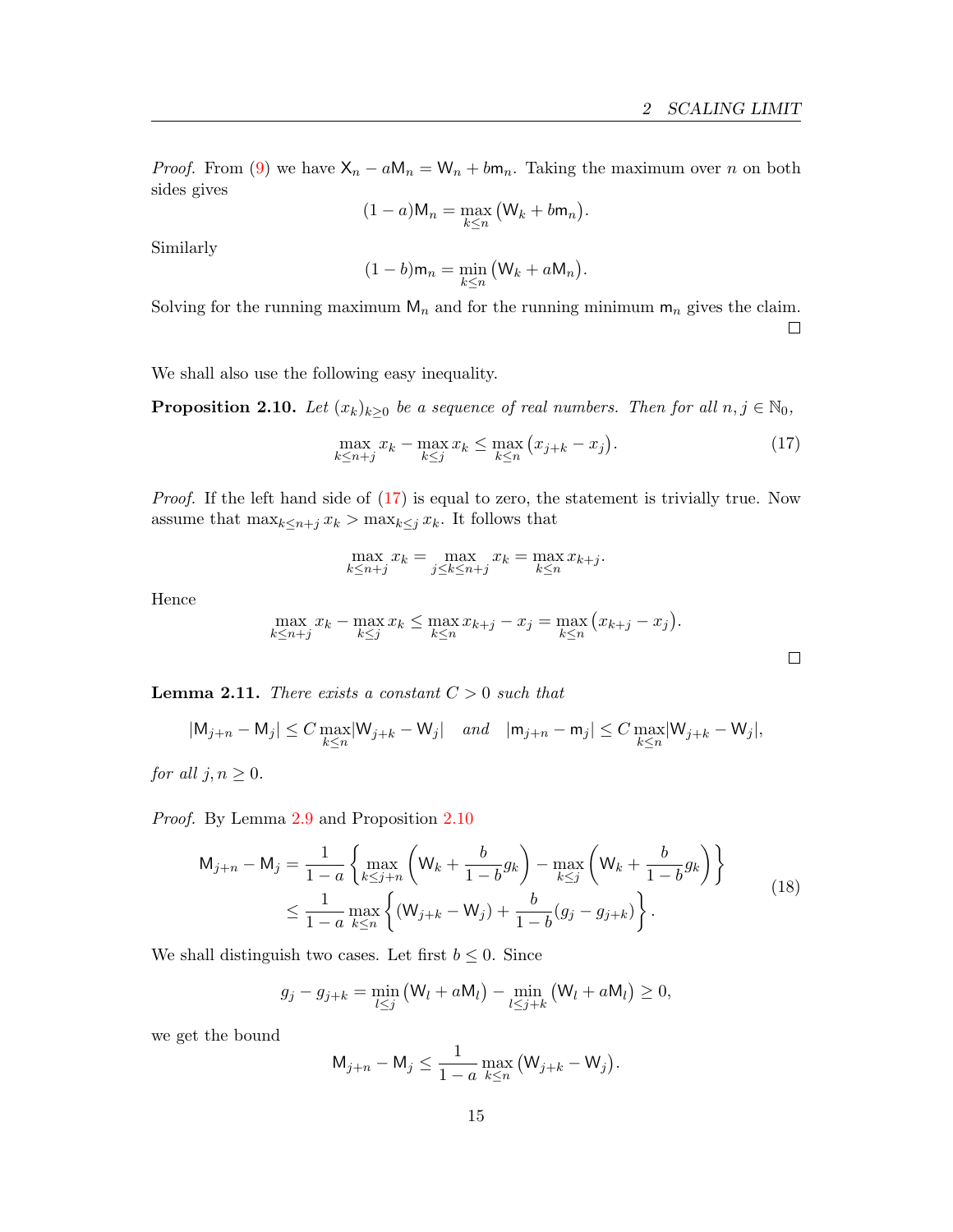$\Box$ 

If  $b > 0$  we can apply again Proposition [2.10](#page-14-1) to obtain

$$
g_j - g_{j+k} = \min_{l \leq j} (W_l + aM_l) - \min_{l \leq j+k} (W_l + aM_l)
$$
  
= 
$$
\max_{l \leq j+k} (-W_l - aM_l) - \max_{l \leq j} (-W_l - aM_l)
$$
  

$$
\leq \max_{l \leq k} ((W_j - W_{j+l}) + a(M_j - M_{j+l}))
$$
  

$$
\leq \max_{l \leq k} (W_j - W_{j+l}),
$$

where the last inequality follows from the fact  $M_j - M_{j+l} \leq 0$  and that  $b > 0$  implies that also  $a > 0$ . Together with  $(18)$  this gives

$$
M_{j+n} - M_j \le \frac{1}{1-a} \max_{k \le n} \left\{ (W_{j+k} - W_j) + \frac{b}{1-b} \max_{l \le k} (W_j - W_{j+l}) \right\}
$$
  

$$
\le \frac{1}{1-a} \max_{k \le n} \left\{ |W_{j+k} - W_j| + \frac{b}{1-b} \max_{l \le k} |W_{j+l} - W_j| \right\}
$$
  

$$
\le \frac{1}{1-a} \left\{ \max_{k \le n} |W_{j+k} - W_j| + \frac{b}{1-b} \max_{k \le n} |W_{j+k} - W_j| \right\}
$$
  

$$
= \frac{1}{(1-a)(1-b)} \max_{k \le n} |W_{j+k} - W_j|.
$$

The upper bound for the differences of the minimum follows from the same argument with the roles of  $a$  and  $b$  exchanged. By setting

$$
C = \max\left\{\frac{1}{1-a}, \frac{1}{1-b}, \frac{1}{(1-a)(1-b)}\right\}
$$

the claim follows.

<span id="page-15-0"></span>**Proposition 2.12.** For  $n \geq 1$  let  $M_n(t) = \frac{M(nt)}{\sqrt{n}}$  and  $m_n(t) = \frac{m(nt)}{\sqrt{n}}$  be the processes obtained by linearly interpolating and rescaling the running maximum and the running minimum of  $(\mathsf{X}_n)$ , respectively. Then  $(M_n)_{n\geq 1}$  and  $(m_n)_{n\geq 1}$  are tight sequences in  $\mathcal{C}[0,1]$ .

*Proof.* We show the tightness only for the rescaled maximum  $M_n$ . By symmetry, the same argument also applies to  $m_n(t)$ . Since  $M_n(0) = 0$  for all  $n \ge 1$  by Theorem 7.3 of [\[Bil99\]](#page-19-5) we only need to show that for all  $\epsilon > 0$ 

$$
\lim_{\delta \to 0} \limsup_{n \to \infty} \mathbb{P}\left[\sup_{|s-t| < \delta} |M_n(s) - M_n(t)| \ge \epsilon\right] = 0.
$$

Undoing the rescaling, this is equivalent to showing that

$$
\lim_{\delta \to 0} \limsup_{n \to \infty} \mathbb{P}\left[\max_{k < n\delta} |M_{j+k} - M_j| \ge \epsilon \sqrt{n}\right] = 0,
$$

for all  $j \geq 0$  and all  $\epsilon > 0$ .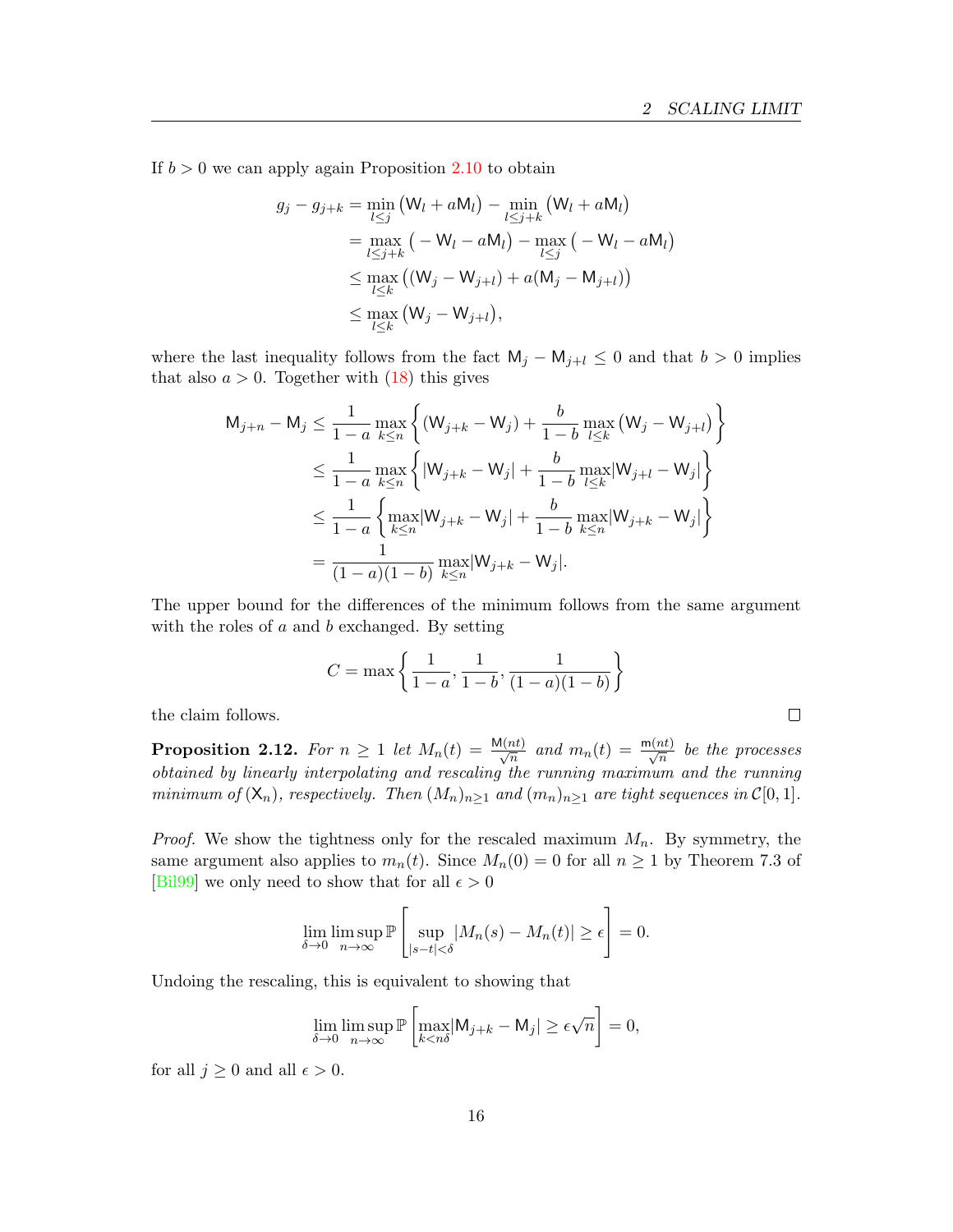By Lemma [2.11](#page-14-3) we have  $\max_{k \leq n\delta} |M_{j+k} - M_j| \leq C \max_{k \leq n\delta} |W_{j+k} - W_j|$ . Thus

$$
\lim_{\delta \to 0} \limsup_{n \to \infty} \mathbb{P}\left[\max_{k < n\delta} |{\mathsf M}_{j+k} - {\mathsf M}_{j}| \ge \epsilon \sqrt{n}\right] \le \lim_{\delta \to 0} \limsup_{n \to \infty} \mathbb{P}\left[\max_{k < n\delta} |{\mathsf W}_{j+k} - {\mathsf W}_{j}| \ge \frac{\epsilon}{C}\sqrt{n}\right].
$$

By Lemma [2.8](#page-13-2) the right side is zero:  $\frac{W(nt)}{\sqrt{n}}$  converges weakly to a Brownian motion and is therefore a tight sequence. Hence  $(M_n)$  is tight.  $\Box$ 

Now we turn to the proof of the main result.

<span id="page-16-0"></span>*Proof of Theorem [1.2.](#page-2-2)* To recall the setup,  $X_n(t) = \frac{\mathsf{X}(nt)}{\sqrt{n}}$  is the linearly interpolated rescaling of the p-rotor walk with the initial configuration [\(4\)](#page-2-0). Using the decomposition [\(9\)](#page-8-1) we have

$$
X_n(t) = W_n(t) + aM_n(t) + bm_n(t).
$$
 (19)

where  $M_n(t) = M(nt)/\sqrt{n}$  and  $m_n(t) = m(nt)/\sqrt{n}$  are the linearly interpolated rescalings of the maximum and minimum of  $(X_n)$ , respectively; and  $W_n(t) = W(nt)/\sqrt{n}$  with  $W_n$ defined in Proposition [2.3.](#page-8-0)

The sequence  $W_n$  converges weakly in  $\mathcal{C}[0, 1]$  to a Brownian motion by Lemma [2.8,](#page-13-2) and the sequences  $M_n$  and  $m_n$  are tight by Proposition [2.12.](#page-15-0) So  $X_n$  is a sum of three tight sequences, hence tight. By Prohorov's theorem, every subsequence of  $X_n$  contains a further subsequence that converges weakly in  $\mathcal{C}[0, 1]$ . Let  $X_{n_i}$  be a convergent subsequence with a weak limit point which we denote by  $X$ .

Now we apply the continuous mapping theorem, using the map  $\Theta : \mathcal{C}[0, 1] \to \mathcal{C}[0, 1]$  given by

$$
\Theta(h)(t) = h(t) - a \sup_{0 \le s \le t} h(s) - b \inf_{0 \le s \le t} h(s).
$$

Rearranging the terms in [\(19\)](#page-16-0), we have

$$
\Theta(X_{n_j}) = W_{n_j}.
$$

By the continuous mapping theorem, the left side converges weakly in  $\mathcal{C}[0, 1]$  to  $\Theta(X)$ , and by Lemma [2.8](#page-13-2) the right side converges weakly to a Brownian motion  $\sqrt{\frac{1-p}{p}}\mathcal{B}$ . We conclude that

$$
X - aX^{\text{sup}} - bX^{\text{inf}} \stackrel{\mathcal{D}}{=} \sqrt{\frac{1-p}{p}} \mathcal{B}
$$

as processes on [0, 1]. It follows that  $\sqrt{\frac{p}{1-p}}X$  is a solution of the implicit equation [\(5\)](#page-2-1), i.e. it is an  $(a, b)$ -perturbed Brownian motion.

Since  $a, b \in (-\infty, 1)$ , the equation [\(5\)](#page-2-1) uniquely determines the law of X (see Chaumont and Doney [\[CD99,](#page-19-0) Theorem 2], who show something stronger: [\(5\)](#page-2-1) has a pathwise unique solution, which is almost surely continuous and adapted to the filtration of  $\mathcal{B}$ ). Hence every convergent subsequence of  $X_n$  has the same weak limit point in  $\mathcal{C}[0,1]$ , which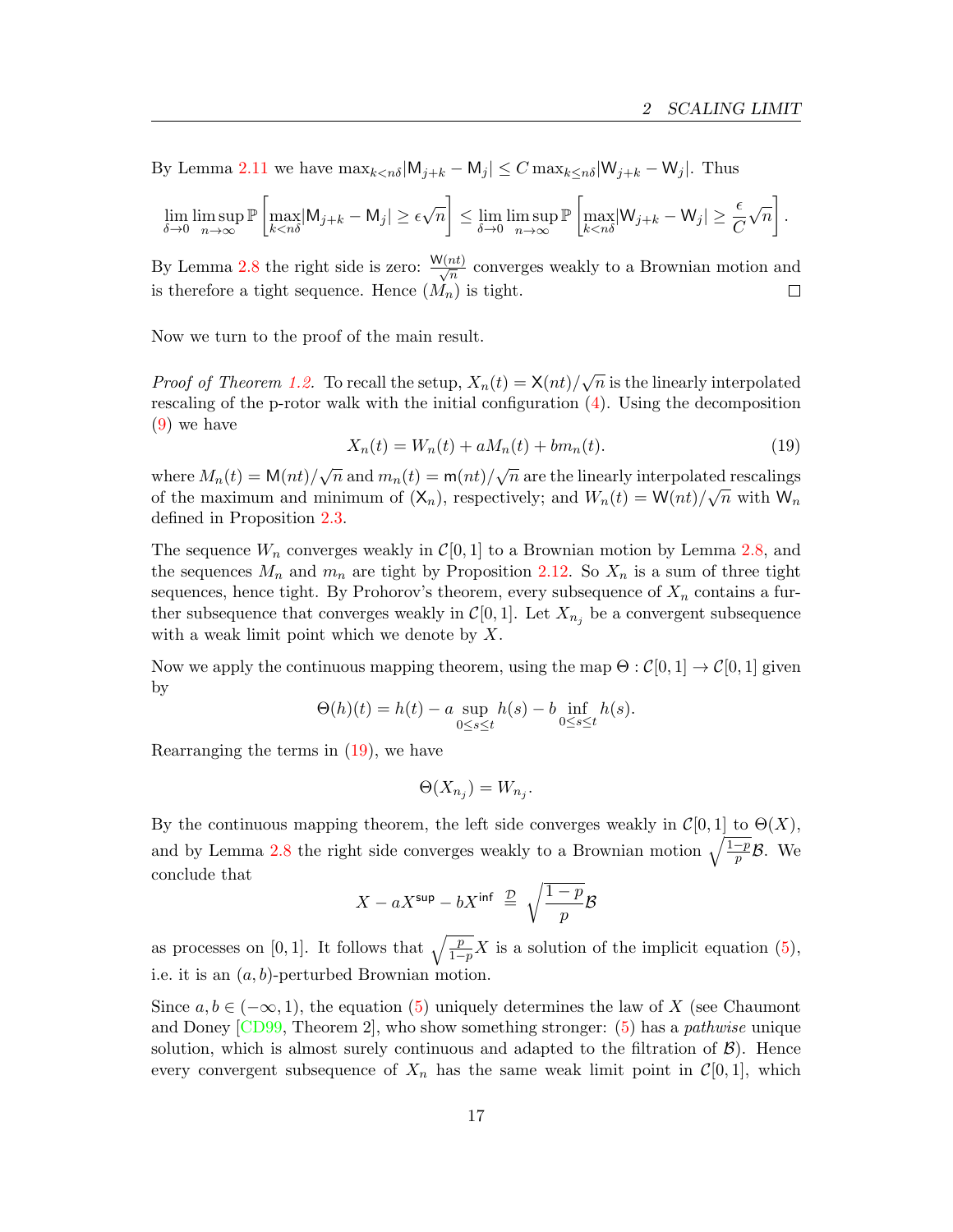implies that the sequence  $X_n$  itself converges weakly (see the Corollary to Theorem 5.1) in [\[Bil99\]](#page-19-5)).

The same argument proves weak convergence of  $(X_n(t))_{0 \leq t \leq T}$  to an  $(a, b)$ -perturbed Brownian motion in  $\mathcal{C}[0,T]$ , for each fixed  $0 < T < \infty$ . Since weak convergence in  $\mathcal{C}[0,\infty)$  is defined as weak convergence in  $\mathcal{C}[0,T]$  for all  $0 < T < \infty$ , the proof is complete.  $\Box$ 

<span id="page-17-0"></span>Remark 2.13. If we change any finite number of rotors in the initial rotor configuration [\(4\)](#page-2-0), the scaling limit of the p-rotor walk will be the same as in Theorem [1.2.](#page-2-2) The only difference in the proof is that in the compensator  $\mathsf{Z}_n$  from Proposition [2.2](#page-6-2) there will be some additional terms of order 1, which, after rescaling by  $\sqrt{n}$  and letting *n* go to infinity, go to zero.

If one of the parameters  $\alpha$  or  $\beta$  are 0 in the initial configuration  $\rho_0$  given in [\(4\)](#page-2-0), then the scaling limit can be determined explicitly and it is a one-sided perturbed Brownian motion, as in Corollary [1.3.](#page-3-0) The proof is a simple calculation, which we state here for completeness.

*Proof of Corollary [1.3.](#page-3-0)* By letting  $\beta = 0$ , we have  $b = 0$  and the scaling limit of  $(X_n)$ satisfies the implicit equation

$$
X(t) = \sqrt{\frac{1-p}{p}} \mathcal{B}(t) + aX^{\text{sup}}(t),
$$
\n(20)

which implies that

$$
(1-a)X^{\sup}(t) = \sup_{s\leq t} (X(s) - aX^{\sup}(t)) = \sqrt{\frac{1-p}{p}} \sup_{s\leq t} \mathcal{B}(s) = \sqrt{\frac{1-p}{p}} \mathcal{M}(t).
$$

Thus

$$
X^{\text{sup}}(t) = \sqrt{\frac{1-p}{p}} \cdot \frac{1}{1-a} \mathcal{M}(t)
$$

and

$$
X(t) = \sqrt{\frac{1-p}{p}} \Big( \mathcal{B}(t) + \frac{a}{1-a} \mathcal{M}(t) \Big).
$$

On the other hand, since  $a = \frac{\alpha(2p-1)}{n}$  $\frac{p-1}{p}$ , we have

$$
\frac{a}{1-a} = \lambda_{p,\alpha} = \frac{\alpha(2p-1)}{\alpha(1-p) + p(1-\alpha)}
$$

and this proves the claim.

By symmetry, the same scaling limit can be obtained if we take  $\alpha = 0$ , and the p-rotor By symmetry, the same scaling mint can be obtained if we take  $\alpha = 0$ , and the p-rotor walk with  $(0, \beta)$ - rescaled by a factor of  $\sqrt{n}$  converges weakly to a Brownian motion perturbed at its minimum.

We conclude with the proof of recurrence of p-rotor walk.

 $\Box$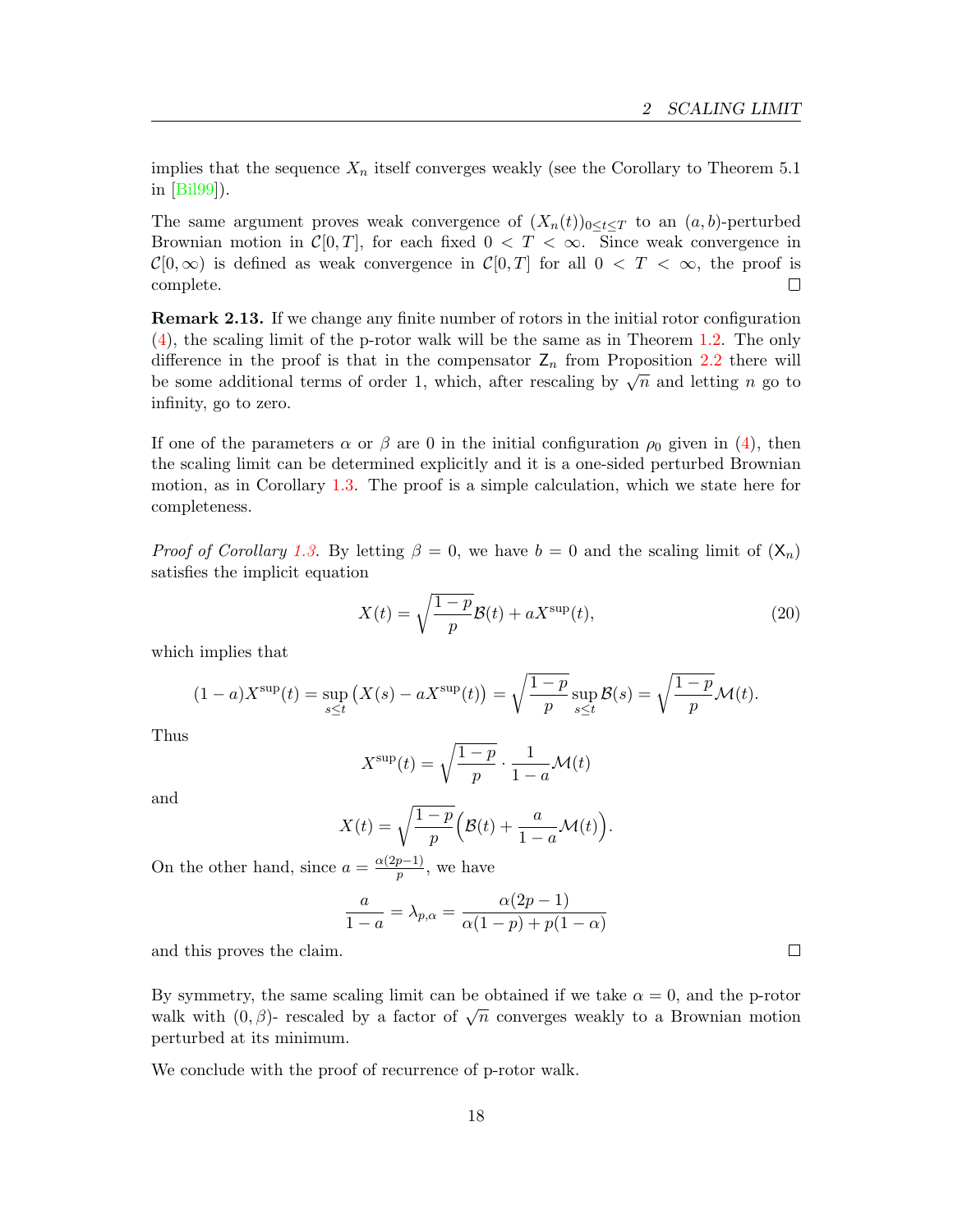*Proof of Proposition [1.4.](#page-3-1)* In [\[CDH00,](#page-19-1) Theorem 1.1] a version of the law of iterated logarithm was proved for doubly perturbed Brownian motion  $\mathcal{X}_{a,b}(t)$ . In particular this implies that  $\limsup_{t\to\infty} \mathcal{X}_{a,b}(t) = +\infty$  and  $\liminf_{t\to\infty} \mathcal{X}_{a,b}(t) = -\infty$ . This further implies that  $\mathcal{X}_{a,b}(t)$  crosses 0 an infinite number of times. Hence  $\mathbb{P}[\mathsf{X}_n = 0$  infinitely often $] = 1$ by Theorem [1.2](#page-2-2) and the fact that p-rotor walk is a nearest neighbor process.  $\Box$ 

### <span id="page-18-0"></span>3 Higher dimensions and longer jumps

**Two dimensions.** Consider the following nearest-neighbor walk  $(X_n)$  in  $\mathbb{Z}^2$ , with rotors  $\rho_n : \mathbb{Z}^2 \to \{(0,1), (0,-1), (1,0), (-1,0)\}.$  Initially the rotors  $\rho_0$  are i.i.d. uniform. At each time step, the rotor  $\rho_n(X_n)$  at the walker's current location either resets to a uniformly random direction (with probability  $p$ ) or rotates clockwise 90 $^{\circ}$  (with probability 1−p), and then the walker follows the new rotor:  $X_{n+1} = X_n + \rho_{n+1}(X_n)$ . This walk interpolates between the uniform rotor walk  $(p = 0)$  and simple random walk  $(p = 1)$ .

Question 1: Prove that  $(X_n)$  is recurrent for all  $p \in (0,1)$ .

**Question 2:** What is the scaling limit of  $(X_n)$ , for  $p \in (0, 1)$ ?

Following the outline of this paper, one could first seek to understand the process  $(X_n)$ in its native environment, which is when  $\rho_0$  is a variant of the uniform spanning tree (oriented toward the origin).

**Locally Markov walks.** The p-rotor walk  $(X_n)$  on  $\mathbb Z$  is not a Markov chain, but for each vertex  $x \in \mathbb{Z}$ , the sequence of successive exits from x is a Markov chain. More formally, we could make the following definition.

**Definition 3.1.** A walk  $(X_n)_{n>0}$  is locally Markov if for each vertex x the sequence  $(X_{t_k^x+1})_{k\geq 1}$  is a Markov chain, where  $t_1^x < t_2^x < \cdots$  are the times of successive visits to .

In the case of the p-rotor walk on  $\mathbb{Z}$ , for each  $x \in \mathbb{Z}$ , the Markov chain  $(\mathsf{X}_{t_k^x+1})_{k\geq 1}$  has state space  $\{x-1, x+1\}$ . A natural generalization allows longer range jumps while preserving the local Markov property. Specifically, suppose that each vertex  $x$  has a finite state space  $Q_x \subset \mathbb{Z}$ , and let  $(\mathsf{p}_x(q, q'))_{q, q' \in Q_x}$  be a transition matrix on  $Q_x$ . The total state of the system is specified by the current location the walker in ℤ, along with a local state  $q_x \in Q_x$  for each  $x \in \mathbb{Z}$ . A walker located at x and finding local state  $q = q_x$ , first changes the local state to  $q'$  with probability  $p_x(q, q')$  and then moves to  $x + q'$ . Let us denote by  $(X_n)$  the location of the walker after n such steps. For each  $x \in \mathbb{Z}$ , the sequence  $(X_{t_k^x+1})_{k\geq 1}$  of successive exits from x is a Markov chain on the finite state space  $\{x + q : q \in Q_x\}$ . Assume that  $p_x$  is irreducible, so that this chain has a unique stationary distribution  $\pi_x$ .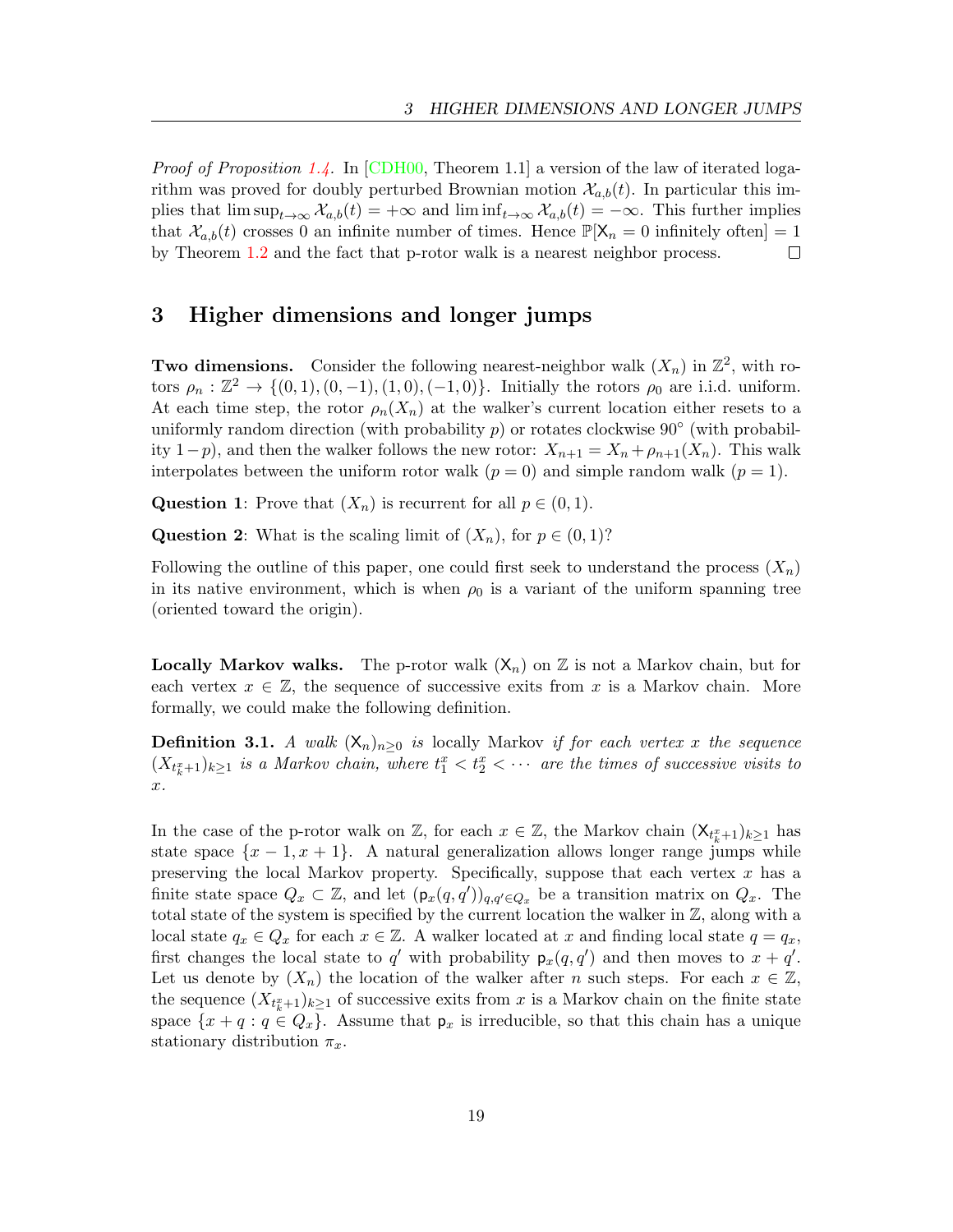The process  $(X_n)$  has a corresponding coarse-grained Markov chain  $(Y_n)$  on  $\mathbb Z$  whose transition probabilities are  $p(x, y) = \pi_x(y)$ . Comparing these two processes raises a number of questions.

**Question 3:** Is it possible that  $(Y_n)$  is recurrent but  $(X_n)$  is transient? If the local chain  $(X_{t_k^x+1})_{k\geq 1}$  is only assumed to be *hidden* Markov, then the answer is yes, as shown by Pinsky and Travers [\[PT15\]](#page-21-6). For excited random walks with non-nearest neighbor steps, the question of transience/recurrence was investigated in [\[DP15\]](#page-20-11). It may be useful to understand if one can adapt their results in our setting of locally Markov walks.

**Question 4:** Suppose  $(Y_n)$  has no drift (i.e., each  $\pi_x$  has mean x). Under what conditions is the scaling limit of  $(X_n)$  a perturbed Brownian motion like in Theorem [1.2?](#page-2-2)

**Question 5:** What is the scaling limit of  $(X_n)$  in the case when  $(Y_n)$  has drift?

### Acknowledgements

We thank Ba $\chi$  Toth for bringing reference  $\Gamma$  (Tot 96) to our attention, Nick Travers for a helpful conversation, and Boyao Li for helpful comments on an early draft. We also thank to Tal Orenshtein, Jonathon Peterson, and Elena Kosygina for pointing us the connection between excited random walks with Markovian cookie stacks and our model.

## References

- <span id="page-19-2"></span>[AH11] Omer Angel and Alexander E. Holroyd. Rotor walks on general trees. SIAM J. Discrete Math., 25(1):423–446, 2011, [arXiv:1009.4802](http://arxiv.org/abs/1009.4802).
- <span id="page-19-3"></span>[AH12] Omer Angel and Alexander E. Holroyd. Recurrent rotor-router configurations. J. Comb., 3(2):185–194, 2012, [arXiv:1101.2484](http://arxiv.org/abs/1101.2484).
- <span id="page-19-5"></span>[Bil99] Patrick Billingsley. Convergence of probability measures. Wiley Series in Probability and Statistics: Probability and Statistics. John Wiley & Sons, Inc., New York, second edition, 1999. A Wiley-Interscience Publication.
- <span id="page-19-4"></span>[BL14] Benjamin Bond and Lionel Levine. Abelian networks I. Foundations and examples. 2014, [arXiv:1309.3445](http://arxiv.org/abs/1309.3445).
- <span id="page-19-0"></span>[CD99] L. Chaumont and R. A. Doney. Pathwise uniqueness for perturbed versions of Brownian motion and reflected Brownian motion. Probab. Theory Related Fields, 113(4):519–534, 1999.
- <span id="page-19-1"></span>[CDH00] L. Chaumont, R. A. Doney, and Y. Hu. Upper and lower limits of doubly perturbed Brownian motion. Ann. Inst. H. Poincaré Probab. Statist., 36(2):219–249, 2000.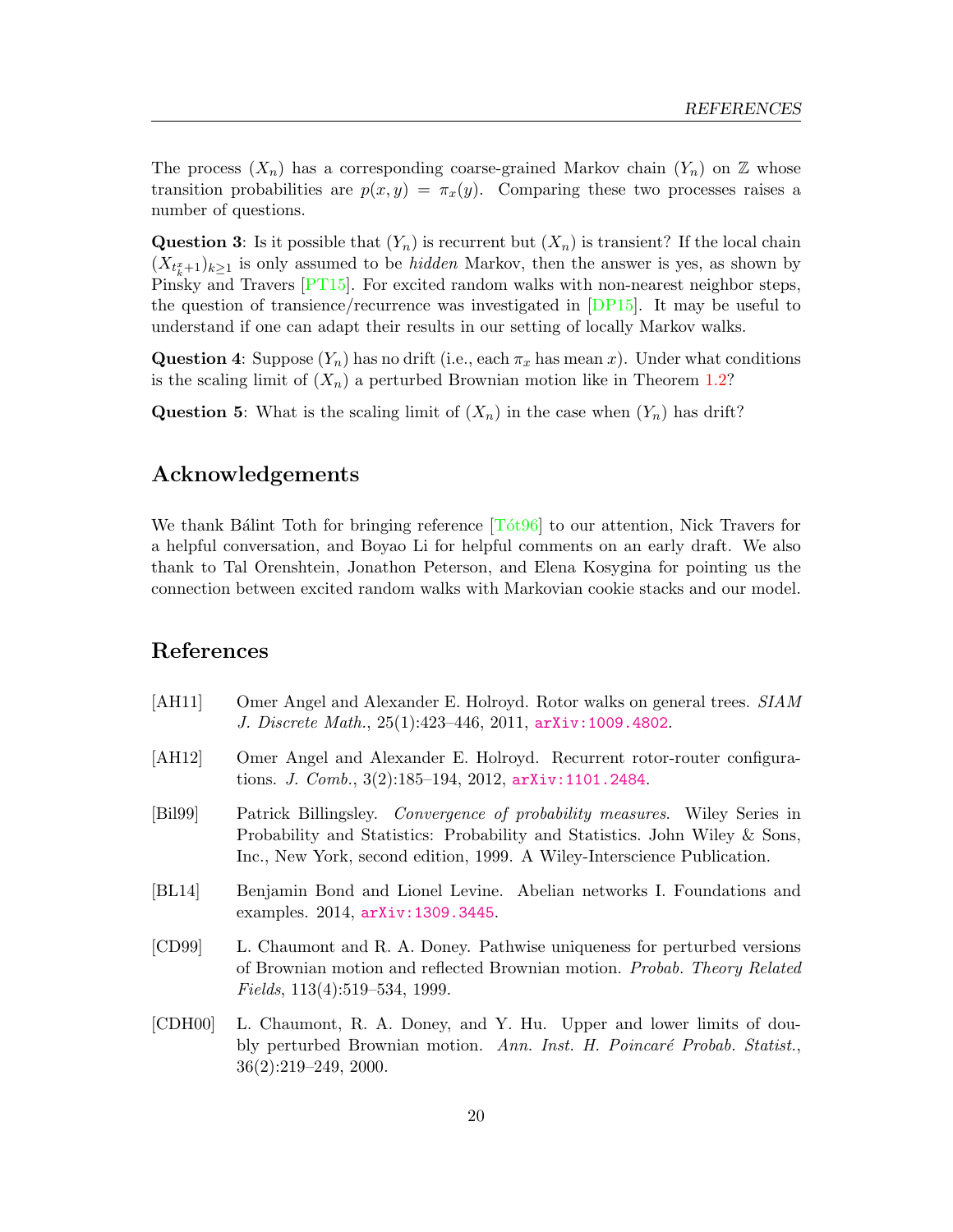- <span id="page-20-6"></span>[CPY98] Philippe Carmona, Frédérique Petit, and Marc Yor. Beta variables as times spent in  $[0, \infty)$  by certain perturbed Brownian motions. J. London Math. Soc. (2), 58(1):239–256, 1998.
- <span id="page-20-0"></span>[CS06] Joshua N. Cooper and Joel Spencer. Simulating a random walk with constant error. Combin. Probab. Comput., 15(6):815–822, 2006, [arXiv:math/0402323](http://arxiv.org/abs/math/0402323).
- <span id="page-20-5"></span>[Dav96] Burgess Davis. Weak limits of perturbed random walks and the equation  $Y_t = B_t + \alpha \sup \{ Y_s : s \le t \} + \beta \inf \{ Y_s : s \le t \}.$  Ann. Probab., 24(4):2007– 2023, 1996.
- <span id="page-20-7"></span>[Dav99] Burgess Davis. Brownian motion and random walk perturbed at extrema. Probab. Theory Related Fields, 113(4):501–518, 1999.
- <span id="page-20-8"></span>[DK12] Dmitry Dolgopyat and Elena Kosygina. Scaling limits of recurrent excited random walks on integers. Electron. Commun. Probab., 17:no. 35, 14, 2012, [arXiv:1201.0379](http://arxiv.org/abs/1201.0379).
- <span id="page-20-11"></span>[DP15] Burgess Davis and Jonathon Peterson. Excited random walks with nonnearest neighbor steps. 2015, [arXiv:1504.05124](http://arxiv.org/abs/1504.05124).
- <span id="page-20-9"></span>[Dur10] Rick Durrett. Probability: theory and examples. Cambridge Series in Statistical and Probabilistic Mathematics. Cambridge University Press, Cambridge, fourth edition, 2010.
- <span id="page-20-10"></span>[Enr02] Nathanaei Enriquez. Correlated random walks and their continuous time counterpart. Prépublication no. 754 du Laboratoire de Probabilités de Paris 6, 2002.
- <span id="page-20-2"></span>[FGLP14] Laura Florescu, Shirshendu Ganguly, Lionel Levine, and Yuval Peres. Escape rates for rotor walks in  $\mathbb{Z}^d$ . SIAM J. Discrete Math., 28(1):323-334, 2014, [arXiv:1301.3521](http://arxiv.org/abs/1301.3521).
- <span id="page-20-4"></span>[FKK15] Tobias Friedrich, Maximilian Katzmann, and Anton Krohmer. Unbounded discrepancy of deterministic random walks on grids. In Algorithms and Computation - 26th International Symposium, ISAAC 2015, Nagoya, Japan, to appear., 2015.
- <span id="page-20-3"></span>[HMSH15] Wilfried Huss, Sebastian Müller, and Ecaterina Sava-Huss. Rotor-routing on Galton-Watson trees. Electron. Commun. Probab., 20:no. 49, 1–12, 2015, [arXiv:1412.5330](http://arxiv.org/abs/1412.5330).
- <span id="page-20-1"></span>[HP10] Alexander. E. Holroyd and James Propp. Rotor Walks and Markov Chains. In M. Marni M. E. Lladser, Robert S. Maier and A. Rechnitzer, editors, Algorithmic Probability and Combinatorics, volume 520 of Contemporary Mathematics, pages  $105-126$ ,  $2010$ ,  $arXiv:0904.4507$ .